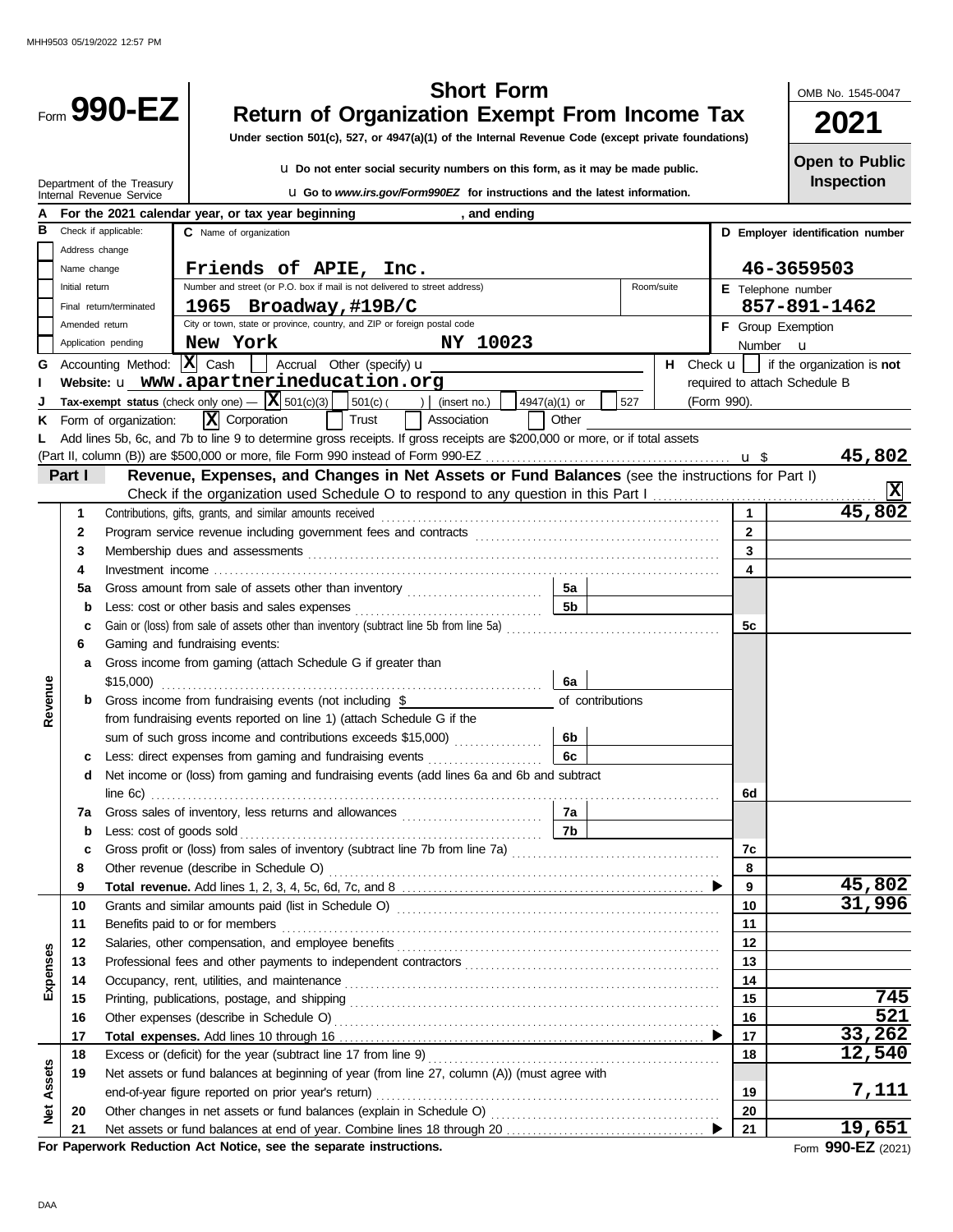| Form 990-EZ (2021)<br>Friends of APIE, Inc.                                                                                                                                                                                                                                                                                                                                                                                                                                                               |                                                      | 46-3659503                                                                                       |                                                                                                  |          | Page 2                                                                                                 |
|-----------------------------------------------------------------------------------------------------------------------------------------------------------------------------------------------------------------------------------------------------------------------------------------------------------------------------------------------------------------------------------------------------------------------------------------------------------------------------------------------------------|------------------------------------------------------|--------------------------------------------------------------------------------------------------|--------------------------------------------------------------------------------------------------|----------|--------------------------------------------------------------------------------------------------------|
| Part II<br><b>Balance Sheets</b> (see the instructions for Part II)                                                                                                                                                                                                                                                                                                                                                                                                                                       |                                                      |                                                                                                  |                                                                                                  |          |                                                                                                        |
|                                                                                                                                                                                                                                                                                                                                                                                                                                                                                                           |                                                      |                                                                                                  |                                                                                                  |          |                                                                                                        |
|                                                                                                                                                                                                                                                                                                                                                                                                                                                                                                           |                                                      |                                                                                                  | (A) Beginning of year                                                                            |          | (B) End of year                                                                                        |
|                                                                                                                                                                                                                                                                                                                                                                                                                                                                                                           |                                                      |                                                                                                  | 7,111                                                                                            | 22       | 19,651                                                                                                 |
| 23.                                                                                                                                                                                                                                                                                                                                                                                                                                                                                                       |                                                      |                                                                                                  | 0                                                                                                | 23       |                                                                                                        |
| 24.                                                                                                                                                                                                                                                                                                                                                                                                                                                                                                       |                                                      |                                                                                                  | 0                                                                                                | 24       |                                                                                                        |
| 25 Total assets                                                                                                                                                                                                                                                                                                                                                                                                                                                                                           |                                                      |                                                                                                  | 7,111                                                                                            | 25       | 19,651                                                                                                 |
|                                                                                                                                                                                                                                                                                                                                                                                                                                                                                                           |                                                      |                                                                                                  | 0                                                                                                | 26       |                                                                                                        |
| 27 Net assets or fund balances (line 27 of column (B) must agree with line 21)                                                                                                                                                                                                                                                                                                                                                                                                                            |                                                      |                                                                                                  | 7,111                                                                                            | 27       | 19,651                                                                                                 |
| Statement of Program Service Accomplishments (see the instructions for Part III)<br>Part III<br>Check if the organization used Schedule O to respond to any question in this Part III<br>What is the organization's primary exempt purpose?<br>Support education programs of APIE<br>Describe the organization's program service accomplishments for each of its three largest program services,<br>as measured by expenses. In a clear and concise manner, describe the services provided, the number of |                                                      |                                                                                                  | 図                                                                                                | others.) | <b>Expenses</b><br>(Required for section<br>$501(c)(3)$ and $501(c)(4)$<br>organizations; optional for |
| persons benefited, and other relevant information for each program title.                                                                                                                                                                                                                                                                                                                                                                                                                                 |                                                      |                                                                                                  |                                                                                                  |          |                                                                                                        |
| See Schedule O<br>28                                                                                                                                                                                                                                                                                                                                                                                                                                                                                      |                                                      |                                                                                                  |                                                                                                  |          |                                                                                                        |
|                                                                                                                                                                                                                                                                                                                                                                                                                                                                                                           |                                                      |                                                                                                  |                                                                                                  |          | 31,996                                                                                                 |
| (Grants \$                                                                                                                                                                                                                                                                                                                                                                                                                                                                                                |                                                      |                                                                                                  |                                                                                                  | 28a      |                                                                                                        |
| 29                                                                                                                                                                                                                                                                                                                                                                                                                                                                                                        |                                                      |                                                                                                  |                                                                                                  |          |                                                                                                        |
|                                                                                                                                                                                                                                                                                                                                                                                                                                                                                                           |                                                      |                                                                                                  |                                                                                                  |          |                                                                                                        |
| (Grants \$                                                                                                                                                                                                                                                                                                                                                                                                                                                                                                |                                                      |                                                                                                  |                                                                                                  | 29a      |                                                                                                        |
| 30                                                                                                                                                                                                                                                                                                                                                                                                                                                                                                        |                                                      |                                                                                                  |                                                                                                  |          |                                                                                                        |
|                                                                                                                                                                                                                                                                                                                                                                                                                                                                                                           |                                                      |                                                                                                  |                                                                                                  |          |                                                                                                        |
|                                                                                                                                                                                                                                                                                                                                                                                                                                                                                                           |                                                      |                                                                                                  |                                                                                                  |          |                                                                                                        |
| (Grants \$                                                                                                                                                                                                                                                                                                                                                                                                                                                                                                |                                                      |                                                                                                  |                                                                                                  | 30a      |                                                                                                        |
|                                                                                                                                                                                                                                                                                                                                                                                                                                                                                                           |                                                      |                                                                                                  |                                                                                                  |          |                                                                                                        |
| (Grants \$                                                                                                                                                                                                                                                                                                                                                                                                                                                                                                |                                                      |                                                                                                  |                                                                                                  | 31a      | 1,266                                                                                                  |
|                                                                                                                                                                                                                                                                                                                                                                                                                                                                                                           |                                                      |                                                                                                  | $\mathbf{u}$                                                                                     |          | 33,262                                                                                                 |
| List of Officers, Directors, Trustees, and Key Employees (list each one even if not compensated - see the instructions for Part IV)                                                                                                                                                                                                                                                                                                                                                                       |                                                      |                                                                                                  |                                                                                                  | 32       |                                                                                                        |
| Part IV                                                                                                                                                                                                                                                                                                                                                                                                                                                                                                   |                                                      |                                                                                                  |                                                                                                  |          |                                                                                                        |
| Check if the organization used Schedule O to respond to any question in this Part IV                                                                                                                                                                                                                                                                                                                                                                                                                      |                                                      |                                                                                                  |                                                                                                  |          |                                                                                                        |
| (a) Name and title                                                                                                                                                                                                                                                                                                                                                                                                                                                                                        | (b) Average<br>hours per week<br>devoted to position | (c) Reportable<br>compensation<br>/Forms W-2/1099-MISC)<br>1099-NEC)<br>(if not paid, enter -0-) | (d) Health benefits,<br>contributions to employee<br>benefit plans, and<br>deferred compensation |          | (e) Estimated amount of<br>other compensation                                                          |
|                                                                                                                                                                                                                                                                                                                                                                                                                                                                                                           |                                                      |                                                                                                  |                                                                                                  |          |                                                                                                        |
| Heather Randall<br>President                                                                                                                                                                                                                                                                                                                                                                                                                                                                              | 0.00                                                 | 0                                                                                                |                                                                                                  | 0        | 0                                                                                                      |
| Cal Shook                                                                                                                                                                                                                                                                                                                                                                                                                                                                                                 |                                                      |                                                                                                  |                                                                                                  |          |                                                                                                        |
| Treasurer                                                                                                                                                                                                                                                                                                                                                                                                                                                                                                 | 0.00                                                 | 0                                                                                                |                                                                                                  | 0        | $\mathbf 0$                                                                                            |
| Jaime Lockwood                                                                                                                                                                                                                                                                                                                                                                                                                                                                                            |                                                      |                                                                                                  |                                                                                                  |          |                                                                                                        |
| Secretary                                                                                                                                                                                                                                                                                                                                                                                                                                                                                                 | 0.00                                                 | 0                                                                                                |                                                                                                  | 0        | $\mathbf 0$                                                                                            |
| Brooks Newmark                                                                                                                                                                                                                                                                                                                                                                                                                                                                                            |                                                      |                                                                                                  |                                                                                                  |          |                                                                                                        |
| Founder & Director                                                                                                                                                                                                                                                                                                                                                                                                                                                                                        | 0.00                                                 | 0                                                                                                |                                                                                                  | 0        | $\mathbf 0$                                                                                            |
| Gwill York                                                                                                                                                                                                                                                                                                                                                                                                                                                                                                |                                                      |                                                                                                  |                                                                                                  |          |                                                                                                        |
| Clerk                                                                                                                                                                                                                                                                                                                                                                                                                                                                                                     | 0.00                                                 | 0                                                                                                |                                                                                                  | 0        | $\mathbf 0$                                                                                            |
| Lucy Newmark                                                                                                                                                                                                                                                                                                                                                                                                                                                                                              |                                                      |                                                                                                  |                                                                                                  |          |                                                                                                        |
| Director                                                                                                                                                                                                                                                                                                                                                                                                                                                                                                  | 0.00                                                 | 0                                                                                                |                                                                                                  | 0        | $\mathbf 0$                                                                                            |
| Maureen Harlan                                                                                                                                                                                                                                                                                                                                                                                                                                                                                            |                                                      |                                                                                                  |                                                                                                  |          |                                                                                                        |
| Director                                                                                                                                                                                                                                                                                                                                                                                                                                                                                                  | 0.00                                                 | 0                                                                                                |                                                                                                  | 0        | 0                                                                                                      |
|                                                                                                                                                                                                                                                                                                                                                                                                                                                                                                           |                                                      |                                                                                                  |                                                                                                  |          |                                                                                                        |
|                                                                                                                                                                                                                                                                                                                                                                                                                                                                                                           |                                                      |                                                                                                  |                                                                                                  |          |                                                                                                        |
|                                                                                                                                                                                                                                                                                                                                                                                                                                                                                                           |                                                      |                                                                                                  |                                                                                                  |          |                                                                                                        |
|                                                                                                                                                                                                                                                                                                                                                                                                                                                                                                           |                                                      |                                                                                                  |                                                                                                  |          |                                                                                                        |
|                                                                                                                                                                                                                                                                                                                                                                                                                                                                                                           |                                                      |                                                                                                  |                                                                                                  |          |                                                                                                        |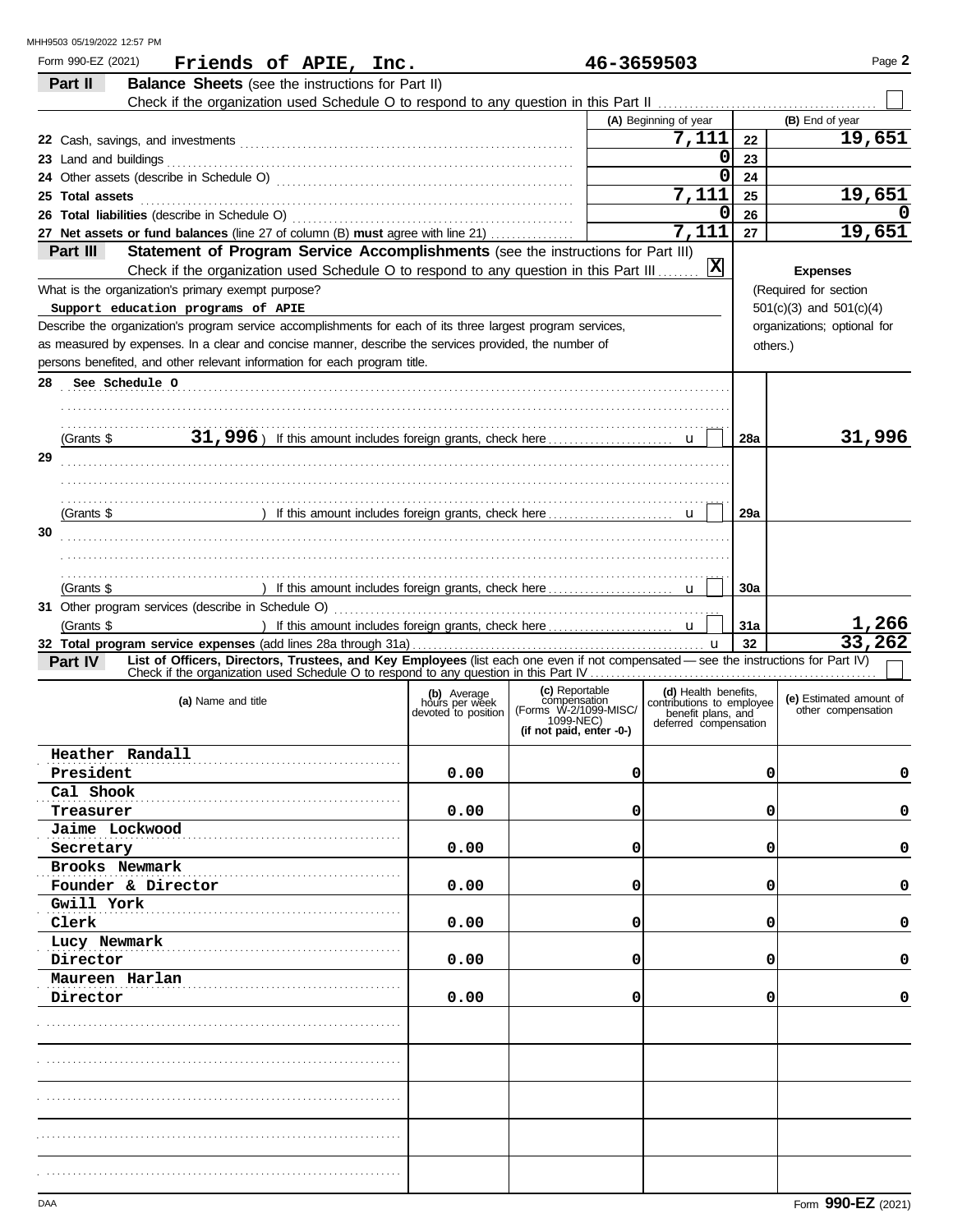|             | Form 990-EZ (2021)<br>Friends of APIE, Inc.<br>46-3659503                                                                                                                                                                     |                 |            | Page 3 |
|-------------|-------------------------------------------------------------------------------------------------------------------------------------------------------------------------------------------------------------------------------|-----------------|------------|--------|
|             | Part V<br>Other Information (Note the Schedule A and personal benefit contract statement requirements in the<br>instructions for Part V.) Check if the organization used Schedule O to respond to any question in this Part V |                 |            |        |
|             |                                                                                                                                                                                                                               |                 | <b>Yes</b> | No     |
| 33          | Did the organization engage in any significant activity not previously reported to the IRS? If "Yes," provide a                                                                                                               |                 |            |        |
|             | detailed description of each activity in Schedule O                                                                                                                                                                           | 33              |            | X      |
| 34          | Were any significant changes made to the organizing or governing documents? If "Yes," attach a conformed                                                                                                                      |                 |            |        |
|             | copy of the amended documents if they reflect a change to the organization's name. Otherwise, explain the                                                                                                                     |                 |            |        |
|             | change on Schedule O. See instructions                                                                                                                                                                                        | 34              |            | X      |
| 35а         | Did the organization have unrelated business gross income of \$1,000 or more during the year from business                                                                                                                    |                 |            | X      |
|             | activities (such as those reported on lines 2, 6a, and 7a, among others)?<br>If "Yes" to line 35a, has the organization filed a Form 990-T for the year? If "No," provide an explanation in Schedule O                        | 35a<br>35b      |            |        |
| c           | Was the organization a section $501(c)(4)$ , $501(c)(5)$ , or $501(c)(6)$ organization subject to section $6033(e)$ notice,                                                                                                   |                 |            |        |
|             | reporting, and proxy tax requirements during the year? If "Yes," complete Schedule C, Part III [[[[[[[[[[[[[[[                                                                                                                | 35 <sub>c</sub> |            | X      |
| 36          | Did the organization undergo a liquidation, dissolution, termination, or significant disposition of net assets                                                                                                                |                 |            |        |
|             | during the year? If "Yes," complete applicable parts of Schedule N                                                                                                                                                            | 36              |            | x      |
| 37a         | Enter amount of political expenditures, direct or indirect, as described in the instructions $\cdots$ $\cdots$ $\cdots$ $\cdots$ $\cdots$ $\cdots$                                                                            |                 |            |        |
| b           | Did the organization file Form 1120-POL for this year?                                                                                                                                                                        | 37b             |            | X      |
| 38a         | Did the organization borrow from, or make any loans to, any officer, director, trustee, or key employee; or were                                                                                                              |                 |            |        |
|             |                                                                                                                                                                                                                               | 38a             |            | X      |
| b           | If "Yes," complete Schedule L, Part II, and enter the total amount involved<br>38b                                                                                                                                            |                 |            |        |
| 39          | Section 501(c)(7) organizations. Enter:                                                                                                                                                                                       |                 |            |        |
| a           | Initiation fees and capital contributions included on line 9 [11] contains a series and capital contributions included on line 9<br>39a                                                                                       |                 |            |        |
| $\mathbf b$ | 39 <sub>b</sub>                                                                                                                                                                                                               |                 |            |        |
| 40a         | Section 501(c)(3) organizations. Enter amount of tax imposed on the organization during the year under:                                                                                                                       |                 |            |        |
|             | section 4911 <b>u</b><br>$\frac{1}{2}$ ; section 4912 <b>u</b><br>$\frac{1}{2}$ ; section 4955 <b>u</b>                                                                                                                       |                 |            |        |
| b           | Section 501(c)(3), 501(c)(4), and 501(c)(29) organizations. Did the organization engage in any section 4958                                                                                                                   |                 |            |        |
|             | excess benefit transaction during the year, or did it engage in an excess benefit transaction in a prior year                                                                                                                 |                 |            |        |
|             | that has not been reported on any of its prior Forms 990 or 990-EZ? If "Yes," complete Schedule L, Part I                                                                                                                     | 40b             |            | X      |
|             | Section $501(c)(3)$ , $501(c)(4)$ , and $501(c)(29)$ organizations. Enter amount of tax imposed                                                                                                                               |                 |            |        |
|             | on organization managers or disqualified persons during the year under sections 4912,<br>4955, and 4958                                                                                                                       |                 |            |        |
| d           | $\mathbf u$<br>.<br>Section $501(c)(3)$ , $501(c)(4)$ , and $501(c)(29)$ organizations. Enter amount of tax on line                                                                                                           |                 |            |        |
|             | 40c reimbursed by the organization<br>$\mathbf{u}$ and $\mathbf{u}$                                                                                                                                                           |                 |            |        |
| е           | All organizations. At any time during the tax year, was the organization a party to a prohibited tax shelter                                                                                                                  |                 |            |        |
|             | transaction? If "Yes," complete Form 8886-T                                                                                                                                                                                   | 40e             |            | X      |
| 41          | MA.<br>List the states with which a copy of this return is filed $\mathbf u$                                                                                                                                                  |                 |            |        |
| 42a         | Telephone no. u 857-891-1462<br>The organization's books are in care of $\mathbf u$ Cal Shook                                                                                                                                 |                 |            |        |
|             | 1080 5th Ave.                                                                                                                                                                                                                 |                 |            |        |
|             | $ZIP + 4$ <b>u</b><br>Located at <b>u</b> New York<br>ΝY                                                                                                                                                                      | 10128           |            |        |
| b           | At any time during the calendar year, did the organization have an interest in or a signature or other authority over                                                                                                         |                 | Yes        | No     |
|             | a financial account in a foreign country (such as a bank account, securities account, or other financial account)?                                                                                                            | 42 <sub>b</sub> |            | X      |
|             | If "Yes," enter the name of the foreign country u                                                                                                                                                                             |                 |            |        |
|             | See the instructions for exceptions and filing requirements for FinCEN Form 114, Report of Foreign Bank and                                                                                                                   |                 |            |        |
|             | Financial Accounts (FBAR).                                                                                                                                                                                                    |                 |            | x      |
| c           | At any time during the calendar year, did the organization maintain an office outside the United States?<br>If "Yes," enter the name of the foreign country $\mathbf u$                                                       | 42c             |            |        |
| 43          |                                                                                                                                                                                                                               |                 |            | u.     |
|             | 43<br>$\mathbf{u}$                                                                                                                                                                                                            |                 |            |        |
|             |                                                                                                                                                                                                                               |                 | Yes        | No.    |
| 44a         | Did the organization maintain any donor advised funds during the year? If "Yes," Form 990 must be                                                                                                                             |                 |            |        |
|             | completed instead of Form 990-EZ                                                                                                                                                                                              | 44a             |            | x      |
| b           | Did the organization operate one or more hospital facilities during the year? If "Yes," Form 990 must be                                                                                                                      |                 |            |        |
|             |                                                                                                                                                                                                                               | 44b             |            | X      |
| c           |                                                                                                                                                                                                                               | 44c             |            | X      |
| d           | If "Yes" to line 44c, has the organization filed a Form 720 to report these payments? If "No," provide an                                                                                                                     |                 |            |        |
|             |                                                                                                                                                                                                                               | 44d             |            |        |
| 45a         | Did the organization have a controlled entity within the meaning of section 512(b)(13)?                                                                                                                                       | 45a             |            | X      |
| b           | Did the organization receive any payment from or engage in any transaction with a controlled entity within the                                                                                                                |                 |            |        |
|             | meaning of section 512(b)(13)? If "Yes," Form 990 and Schedule R may need to be completed instead of                                                                                                                          |                 |            |        |
|             |                                                                                                                                                                                                                               | 45b             |            | x      |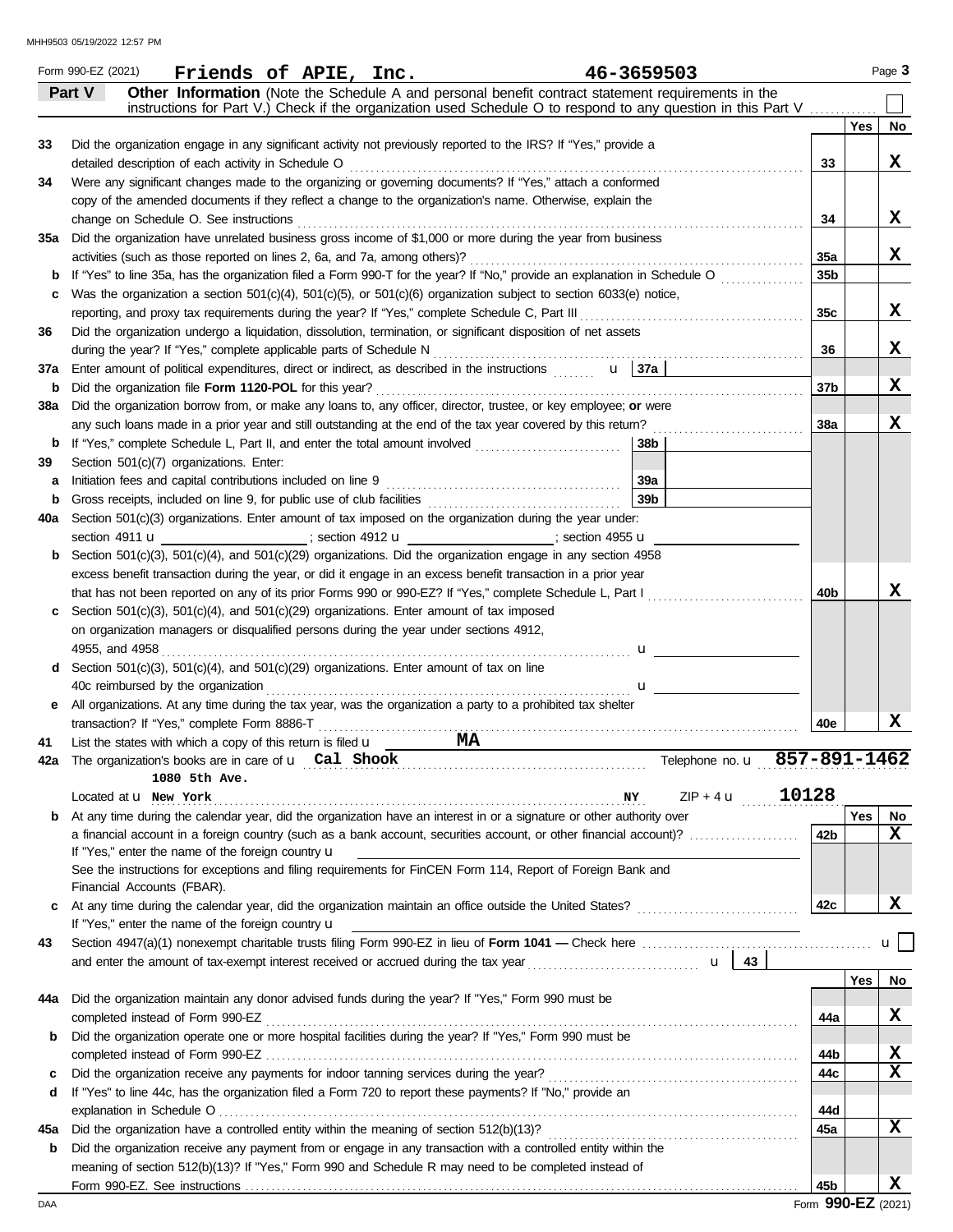|                 | Form 990-EZ (2021) |                            |                      |                                              | Friends of APIE, Inc.                                              |                                                                                                                                                                                                                                                             | 46-3659503                            |                     |                                                 |                         |                    |            | Page 4                  |
|-----------------|--------------------|----------------------------|----------------------|----------------------------------------------|--------------------------------------------------------------------|-------------------------------------------------------------------------------------------------------------------------------------------------------------------------------------------------------------------------------------------------------------|---------------------------------------|---------------------|-------------------------------------------------|-------------------------|--------------------|------------|-------------------------|
|                 |                    |                            |                      |                                              |                                                                    |                                                                                                                                                                                                                                                             |                                       |                     |                                                 |                         |                    | Yes        | No                      |
| 46              |                    |                            |                      |                                              |                                                                    | Did the organization engage, directly or indirectly, in political campaign activities on behalf of or in opposition                                                                                                                                         |                                       |                     |                                                 |                         |                    |            |                         |
|                 | Part VI            |                            |                      |                                              | Section 501(c)(3) Organizations Only                               |                                                                                                                                                                                                                                                             |                                       |                     |                                                 |                         | 46                 |            | X                       |
|                 |                    |                            |                      |                                              |                                                                    | All section 501(c)(3) organizations must answer questions 47-49b and 52, and complete the tables for lines                                                                                                                                                  |                                       |                     |                                                 |                         |                    |            |                         |
|                 |                    |                            | 50 and 51.           |                                              |                                                                    |                                                                                                                                                                                                                                                             |                                       |                     |                                                 |                         |                    |            |                         |
|                 |                    |                            |                      |                                              |                                                                    |                                                                                                                                                                                                                                                             |                                       |                     |                                                 |                         |                    |            |                         |
| 47              |                    |                            |                      |                                              |                                                                    | Did the organization engage in lobbying activities or have a section 501(h) election in effect during the tax                                                                                                                                               |                                       |                     |                                                 |                         |                    | <b>Yes</b> | No                      |
|                 |                    |                            |                      | year? If "Yes," complete Schedule C, Part II |                                                                    |                                                                                                                                                                                                                                                             |                                       |                     |                                                 |                         | 47                 |            | X                       |
| 48              |                    |                            |                      |                                              |                                                                    |                                                                                                                                                                                                                                                             |                                       |                     |                                                 |                         | 48                 |            | $\overline{\textbf{x}}$ |
| 49a             |                    |                            |                      |                                              |                                                                    |                                                                                                                                                                                                                                                             |                                       |                     |                                                 |                         | 49a                |            | $\overline{\mathbf{x}}$ |
| b               |                    |                            |                      |                                              | If "Yes," was the related organization a section 527 organization? |                                                                                                                                                                                                                                                             |                                       |                     |                                                 |                         | 49 <sub>b</sub>    |            |                         |
| 50              |                    |                            |                      |                                              |                                                                    | Complete this table for the organization's five highest compensated employees (other than officers, directors, trustees, and key<br>employees) who each received more than \$100,000 of compensation from the organization. If there is none, enter "None." |                                       |                     |                                                 |                         |                    |            |                         |
|                 |                    |                            |                      |                                              |                                                                    | (b) Average                                                                                                                                                                                                                                                 | (c) Reportable                        |                     | (d) Health benefits,                            |                         |                    |            |                         |
|                 |                    |                            |                      | (a) Name and title of each employee          |                                                                    | hours per week<br>devoted to position                                                                                                                                                                                                                       | compensation<br>(Forms W-2/1099-MISC) |                     | contributions to employee<br>benefit plans, and | (e) Estimated amount of | other compensation |            |                         |
|                 |                    |                            |                      |                                              |                                                                    |                                                                                                                                                                                                                                                             | 1099-NEC)<br>(if not paid, enter -0-) |                     | deferred compensation                           |                         |                    |            |                         |
|                 |                    |                            |                      |                                              |                                                                    |                                                                                                                                                                                                                                                             |                                       |                     |                                                 |                         |                    |            |                         |
|                 | None               |                            |                      |                                              |                                                                    |                                                                                                                                                                                                                                                             |                                       |                     |                                                 |                         |                    |            |                         |
|                 |                    |                            |                      |                                              |                                                                    |                                                                                                                                                                                                                                                             |                                       |                     |                                                 |                         |                    |            |                         |
|                 |                    |                            |                      |                                              |                                                                    |                                                                                                                                                                                                                                                             |                                       |                     |                                                 |                         |                    |            |                         |
|                 |                    |                            |                      |                                              |                                                                    |                                                                                                                                                                                                                                                             |                                       |                     |                                                 |                         |                    |            |                         |
|                 |                    |                            |                      |                                              |                                                                    |                                                                                                                                                                                                                                                             |                                       |                     |                                                 |                         |                    |            |                         |
|                 |                    |                            |                      |                                              |                                                                    |                                                                                                                                                                                                                                                             |                                       |                     |                                                 |                         |                    |            |                         |
|                 |                    |                            |                      |                                              |                                                                    |                                                                                                                                                                                                                                                             |                                       |                     |                                                 |                         |                    |            |                         |
|                 |                    |                            |                      |                                              |                                                                    |                                                                                                                                                                                                                                                             |                                       |                     |                                                 |                         |                    |            |                         |
| f               |                    |                            |                      |                                              | Total number of other employees paid over \$100,000                |                                                                                                                                                                                                                                                             |                                       |                     |                                                 |                         |                    |            |                         |
| 51              |                    |                            |                      |                                              |                                                                    | Complete this table for the organization's five highest compensated independent contractors who each received more than                                                                                                                                     |                                       |                     |                                                 |                         |                    |            |                         |
|                 |                    |                            |                      |                                              |                                                                    | \$100,000 of compensation from the organization. If there is none, enter "None."                                                                                                                                                                            |                                       |                     |                                                 |                         |                    |            |                         |
|                 |                    |                            |                      |                                              | (a) Name and business address of each independent contractor       |                                                                                                                                                                                                                                                             |                                       | (b) Type of service |                                                 |                         | (c) Compensation   |            |                         |
|                 |                    |                            |                      |                                              |                                                                    |                                                                                                                                                                                                                                                             |                                       |                     |                                                 |                         |                    |            |                         |
| None            |                    |                            |                      |                                              |                                                                    |                                                                                                                                                                                                                                                             |                                       |                     |                                                 |                         |                    |            |                         |
|                 |                    |                            |                      |                                              |                                                                    |                                                                                                                                                                                                                                                             |                                       |                     |                                                 |                         |                    |            |                         |
|                 |                    |                            |                      |                                              |                                                                    |                                                                                                                                                                                                                                                             |                                       |                     |                                                 |                         |                    |            |                         |
|                 |                    |                            |                      |                                              |                                                                    |                                                                                                                                                                                                                                                             |                                       |                     |                                                 |                         |                    |            |                         |
|                 |                    |                            |                      |                                              |                                                                    |                                                                                                                                                                                                                                                             |                                       |                     |                                                 |                         |                    |            |                         |
|                 |                    |                            |                      |                                              |                                                                    |                                                                                                                                                                                                                                                             |                                       |                     |                                                 |                         |                    |            |                         |
|                 |                    |                            |                      |                                              |                                                                    |                                                                                                                                                                                                                                                             |                                       |                     |                                                 |                         |                    |            |                         |
|                 |                    |                            |                      |                                              |                                                                    |                                                                                                                                                                                                                                                             |                                       |                     |                                                 |                         |                    |            |                         |
| d               |                    |                            |                      |                                              |                                                                    | Total number of other independent contractors each receiving over \$100,000                                                                                                                                                                                 |                                       |                     |                                                 |                         |                    |            |                         |
| 52              |                    |                            |                      |                                              |                                                                    | Did the organization complete Schedule A? Note: All section $501(c)(3)$ organizations must attach a                                                                                                                                                         |                                       |                     |                                                 |                         |                    |            |                         |
|                 |                    | completed Schedule A       |                      |                                              |                                                                    |                                                                                                                                                                                                                                                             |                                       |                     |                                                 | x                       | Yes                |            | No                      |
|                 |                    |                            |                      |                                              |                                                                    | Under penalties of perjury, I declare that I have examined this return, including accompanying schedules and statements, and to the best of my knowledge and belief, it is                                                                                  |                                       |                     |                                                 |                         |                    |            |                         |
|                 |                    |                            |                      |                                              |                                                                    | true, correct, and complete. Declaration of preparer (other than officer) is based on all information of which preparer has any knowledge.                                                                                                                  |                                       |                     |                                                 |                         |                    |            |                         |
| Sign            |                    |                            | Signature of officer |                                              |                                                                    |                                                                                                                                                                                                                                                             |                                       | Date                |                                                 |                         |                    |            |                         |
| Here            |                    |                            | Cal                  | Shook                                        |                                                                    |                                                                                                                                                                                                                                                             | Treasurer                             |                     |                                                 |                         |                    |            |                         |
|                 |                    |                            |                      | Type or print name and title                 |                                                                    |                                                                                                                                                                                                                                                             |                                       |                     |                                                 |                         |                    |            |                         |
|                 |                    | Print/Type preparer's name |                      |                                              |                                                                    | Preparer's signature                                                                                                                                                                                                                                        |                                       | Date                | Check                                           | if                      | <b>PTIN</b>        |            |                         |
| Paid            |                    |                            |                      |                                              |                                                                    |                                                                                                                                                                                                                                                             |                                       |                     |                                                 | self-employed           |                    |            |                         |
| <b>Preparer</b> |                    | Firm's name $\}$           |                      |                                              | This tax return                                                    |                                                                                                                                                                                                                                                             |                                       |                     | Firm's $EIN$ }                                  |                         |                    |            |                         |
|                 | Use Only           | Firm's address $\}$        |                      |                                              | prepared by a                                                      |                                                                                                                                                                                                                                                             |                                       |                     |                                                 |                         |                    |            |                         |
|                 |                    |                            |                      |                                              | non-paid preparer.                                                 |                                                                                                                                                                                                                                                             |                                       |                     | Phone no.                                       |                         |                    |            |                         |
|                 |                    |                            |                      |                                              |                                                                    | May the IRS discuss this return with the preparer shown above? See instructions                                                                                                                                                                             |                                       |                     |                                                 |                         | Yes                |            | <b>No</b>               |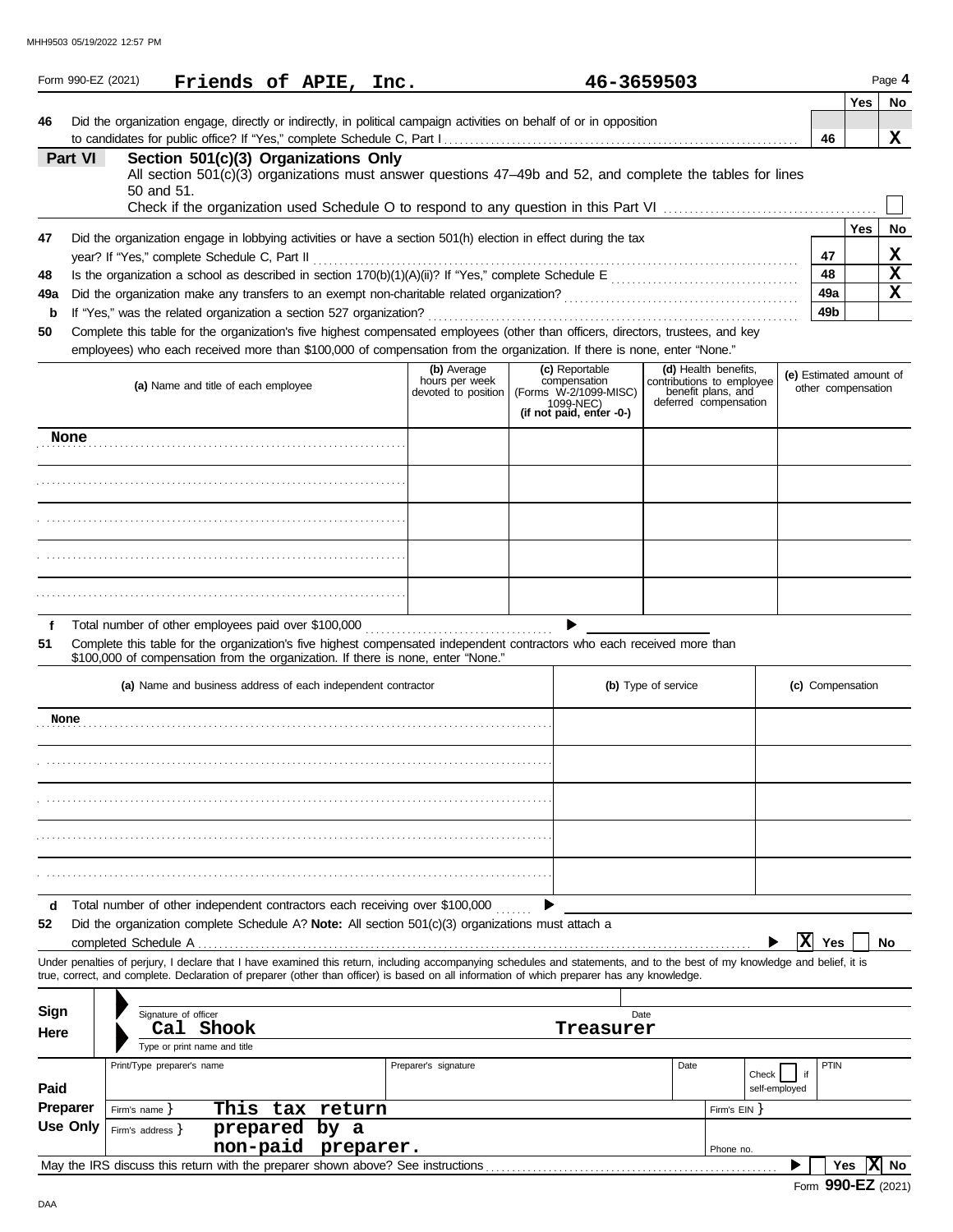MHH9503 05/19/2022 12:57 PM

| <b>Public Charity Status and Public Support</b><br><b>SCHEDULE A</b> |                                                                                                                                                                                 |                                       |  |                                                            |                                                                                                                                                                                                                                                             | OMB No. 1545-0047                                                                                                    |                                                      |                                        |                                      |  |  |  |
|----------------------------------------------------------------------|---------------------------------------------------------------------------------------------------------------------------------------------------------------------------------|---------------------------------------|--|------------------------------------------------------------|-------------------------------------------------------------------------------------------------------------------------------------------------------------------------------------------------------------------------------------------------------------|----------------------------------------------------------------------------------------------------------------------|------------------------------------------------------|----------------------------------------|--------------------------------------|--|--|--|
|                                                                      | (Form 990)                                                                                                                                                                      |                                       |  |                                                            |                                                                                                                                                                                                                                                             | Complete if the organization is a section 501(c)(3) organization or a section 4947(a)(1) nonexempt charitable trust. |                                                      |                                        |                                      |  |  |  |
|                                                                      |                                                                                                                                                                                 | Department of the Treasury            |  |                                                            | u Attach to Form 990 or Form 990-EZ.                                                                                                                                                                                                                        |                                                                                                                      |                                                      |                                        | 2021<br>Open to Public               |  |  |  |
|                                                                      |                                                                                                                                                                                 | Internal Revenue Service              |  |                                                            | <b>u</b> Go to www.irs.gov/Form990 for instructions and the latest information.                                                                                                                                                                             |                                                                                                                      |                                                      |                                        | <b>Inspection</b>                    |  |  |  |
|                                                                      |                                                                                                                                                                                 | Name of the organization              |  |                                                            |                                                                                                                                                                                                                                                             |                                                                                                                      |                                                      | Employer identification number         |                                      |  |  |  |
|                                                                      |                                                                                                                                                                                 |                                       |  | Friends of APIE, Inc.                                      |                                                                                                                                                                                                                                                             |                                                                                                                      |                                                      | 46-3659503                             |                                      |  |  |  |
|                                                                      | Part I                                                                                                                                                                          |                                       |  |                                                            | <b>Reason for Public Charity Status.</b> (All organizations must complete this part.) See instructions.<br>The organization is not a private foundation because it is: (For lines 1 through 12, check only one box.)                                        |                                                                                                                      |                                                      |                                        |                                      |  |  |  |
| 1                                                                    |                                                                                                                                                                                 |                                       |  |                                                            | A church, convention of churches, or association of churches described in section 170(b)(1)(A)(i).                                                                                                                                                          |                                                                                                                      |                                                      |                                        |                                      |  |  |  |
| 2                                                                    |                                                                                                                                                                                 |                                       |  |                                                            | A school described in section 170(b)(1)(A)(ii). (Attach Schedule E (Form 990).)                                                                                                                                                                             |                                                                                                                      |                                                      |                                        |                                      |  |  |  |
| 3                                                                    |                                                                                                                                                                                 |                                       |  |                                                            | A hospital or a cooperative hospital service organization described in section 170(b)(1)(A)(iii).                                                                                                                                                           |                                                                                                                      |                                                      |                                        |                                      |  |  |  |
| 4                                                                    |                                                                                                                                                                                 |                                       |  |                                                            | A medical research organization operated in conjunction with a hospital described in section 170(b)(1)(A)(iii). Enter the hospital's name,                                                                                                                  |                                                                                                                      |                                                      |                                        |                                      |  |  |  |
|                                                                      |                                                                                                                                                                                 | city, and state:                      |  |                                                            |                                                                                                                                                                                                                                                             |                                                                                                                      |                                                      |                                        |                                      |  |  |  |
|                                                                      | An organization operated for the benefit of a college or university owned or operated by a governmental unit described in<br>5<br>section 170(b)(1)(A)(iv). (Complete Part II.) |                                       |  |                                                            |                                                                                                                                                                                                                                                             |                                                                                                                      |                                                      |                                        |                                      |  |  |  |
| 6                                                                    |                                                                                                                                                                                 |                                       |  |                                                            | A federal, state, or local government or governmental unit described in section 170(b)(1)(A)(v).                                                                                                                                                            |                                                                                                                      |                                                      |                                        |                                      |  |  |  |
| 7                                                                    |                                                                                                                                                                                 |                                       |  |                                                            | An organization that normally receives a substantial part of its support from a governmental unit or from the general public                                                                                                                                |                                                                                                                      |                                                      |                                        |                                      |  |  |  |
|                                                                      |                                                                                                                                                                                 |                                       |  | described in section 170(b)(1)(A)(vi). (Complete Part II.) |                                                                                                                                                                                                                                                             |                                                                                                                      |                                                      |                                        |                                      |  |  |  |
| 8<br>9                                                               |                                                                                                                                                                                 |                                       |  |                                                            | A community trust described in section 170(b)(1)(A)(vi). (Complete Part II.)<br>An agricultural research organization described in section 170(b)(1)(A)(ix) operated in conjunction with a land-grant college                                               |                                                                                                                      |                                                      |                                        |                                      |  |  |  |
|                                                                      |                                                                                                                                                                                 | university:                           |  |                                                            | or university or a non-land-grant college of agriculture (see instructions). Enter the name, city, and state of the college or                                                                                                                              |                                                                                                                      |                                                      |                                        |                                      |  |  |  |
| 10                                                                   | $ {\bf x} $                                                                                                                                                                     |                                       |  |                                                            | An organization that normally receives (1) more than 33 1/3% of its support from contributions, membership fees, and gross                                                                                                                                  |                                                                                                                      |                                                      |                                        |                                      |  |  |  |
|                                                                      |                                                                                                                                                                                 |                                       |  |                                                            | receipts from activities related to its exempt functions, subject to certain exceptions; and (2) no more than 331/3% of its                                                                                                                                 |                                                                                                                      |                                                      |                                        |                                      |  |  |  |
|                                                                      |                                                                                                                                                                                 |                                       |  |                                                            | support from gross investment income and unrelated business taxable income (less section 511 tax) from businesses<br>acquired by the organization after June 30, 1975. See section 509(a)(2). (Complete Part III.)                                          |                                                                                                                      |                                                      |                                        |                                      |  |  |  |
| 11                                                                   |                                                                                                                                                                                 |                                       |  |                                                            | An organization organized and operated exclusively to test for public safety. See section 509(a)(4).                                                                                                                                                        |                                                                                                                      |                                                      |                                        |                                      |  |  |  |
| 12                                                                   |                                                                                                                                                                                 |                                       |  |                                                            | An organization organized and operated exclusively for the benefit of, to perform the functions of, or to carry out the purposes of                                                                                                                         |                                                                                                                      |                                                      |                                        |                                      |  |  |  |
|                                                                      |                                                                                                                                                                                 |                                       |  |                                                            | one or more publicly supported organizations described in section 509(a)(1) or section 509(a)(2). See section 509(a)(3). Check<br>the box on lines 12a through 12d that describes the type of supporting organization and complete lines 12e, 12f, and 12g. |                                                                                                                      |                                                      |                                        |                                      |  |  |  |
|                                                                      | a                                                                                                                                                                               |                                       |  |                                                            | Type I. A supporting organization operated, supervised, or controlled by its supported organization(s), typically by giving                                                                                                                                 |                                                                                                                      |                                                      |                                        |                                      |  |  |  |
|                                                                      |                                                                                                                                                                                 |                                       |  |                                                            | the supported organization(s) the power to regularly appoint or elect a majority of the directors or trustees of the                                                                                                                                        |                                                                                                                      |                                                      |                                        |                                      |  |  |  |
|                                                                      |                                                                                                                                                                                 |                                       |  |                                                            | supporting organization. You must complete Part IV, Sections A and B.                                                                                                                                                                                       |                                                                                                                      |                                                      |                                        |                                      |  |  |  |
|                                                                      | b                                                                                                                                                                               |                                       |  |                                                            | Type II. A supporting organization supervised or controlled in connection with its supported organization(s), by having<br>control or management of the supporting organization vested in the same persons that control or manage the supported             |                                                                                                                      |                                                      |                                        |                                      |  |  |  |
|                                                                      |                                                                                                                                                                                 |                                       |  |                                                            | organization(s). You must complete Part IV, Sections A and C.                                                                                                                                                                                               |                                                                                                                      |                                                      |                                        |                                      |  |  |  |
|                                                                      | c                                                                                                                                                                               |                                       |  |                                                            | Type III functionally integrated. A supporting organization operated in connection with, and functionally integrated with,<br>its supported organization(s) (see instructions). You must complete Part IV, Sections A, D, and E.                            |                                                                                                                      |                                                      |                                        |                                      |  |  |  |
|                                                                      | d                                                                                                                                                                               |                                       |  |                                                            | Type III non-functionally integrated. A supporting organization operated in connection with its supported organization(s)                                                                                                                                   |                                                                                                                      |                                                      |                                        |                                      |  |  |  |
|                                                                      |                                                                                                                                                                                 |                                       |  |                                                            | that is not functionally integrated. The organization generally must satisfy a distribution requirement and an attentiveness                                                                                                                                |                                                                                                                      |                                                      |                                        |                                      |  |  |  |
|                                                                      |                                                                                                                                                                                 |                                       |  |                                                            | requirement (see instructions). You must complete Part IV, Sections A and D, and Part V.                                                                                                                                                                    |                                                                                                                      |                                                      |                                        |                                      |  |  |  |
|                                                                      | е                                                                                                                                                                               |                                       |  |                                                            | Check this box if the organization received a written determination from the IRS that it is a Type I, Type II, Type III<br>functionally integrated, or Type III non-functionally integrated supporting organization.                                        |                                                                                                                      |                                                      |                                        |                                      |  |  |  |
|                                                                      | f                                                                                                                                                                               |                                       |  | Enter the number of supported organizations                |                                                                                                                                                                                                                                                             |                                                                                                                      |                                                      |                                        |                                      |  |  |  |
|                                                                      | g                                                                                                                                                                               |                                       |  |                                                            | Provide the following information about the supported organization(s).                                                                                                                                                                                      |                                                                                                                      |                                                      |                                        |                                      |  |  |  |
|                                                                      |                                                                                                                                                                                 | (i) Name of supported<br>organization |  | (ii) EIN                                                   | (iii) Type of organization<br>(described on lines 1-10                                                                                                                                                                                                      |                                                                                                                      | (iv) Is the organization<br>listed in your governing | (v) Amount of monetary<br>support (see | (vi) Amount of<br>other support (see |  |  |  |
|                                                                      |                                                                                                                                                                                 |                                       |  |                                                            | above (see instructions))                                                                                                                                                                                                                                   |                                                                                                                      | document?                                            | instructions)                          | instructions)                        |  |  |  |
|                                                                      |                                                                                                                                                                                 |                                       |  |                                                            |                                                                                                                                                                                                                                                             | Yes                                                                                                                  | No                                                   |                                        |                                      |  |  |  |
| (A)                                                                  |                                                                                                                                                                                 |                                       |  |                                                            |                                                                                                                                                                                                                                                             |                                                                                                                      |                                                      |                                        |                                      |  |  |  |
| (B)                                                                  |                                                                                                                                                                                 |                                       |  |                                                            |                                                                                                                                                                                                                                                             |                                                                                                                      |                                                      |                                        |                                      |  |  |  |
|                                                                      |                                                                                                                                                                                 |                                       |  |                                                            |                                                                                                                                                                                                                                                             |                                                                                                                      |                                                      |                                        |                                      |  |  |  |
| (C)                                                                  |                                                                                                                                                                                 |                                       |  |                                                            |                                                                                                                                                                                                                                                             |                                                                                                                      |                                                      |                                        |                                      |  |  |  |
| (D)                                                                  |                                                                                                                                                                                 |                                       |  |                                                            |                                                                                                                                                                                                                                                             |                                                                                                                      |                                                      |                                        |                                      |  |  |  |
| (E)                                                                  |                                                                                                                                                                                 |                                       |  |                                                            |                                                                                                                                                                                                                                                             |                                                                                                                      |                                                      |                                        |                                      |  |  |  |
|                                                                      |                                                                                                                                                                                 |                                       |  |                                                            |                                                                                                                                                                                                                                                             |                                                                                                                      |                                                      |                                        |                                      |  |  |  |
| Total                                                                |                                                                                                                                                                                 |                                       |  |                                                            |                                                                                                                                                                                                                                                             |                                                                                                                      |                                                      |                                        |                                      |  |  |  |

**For Paperwork Reduction Act Notice, see the Instructions for Form 990 or 990-EZ.**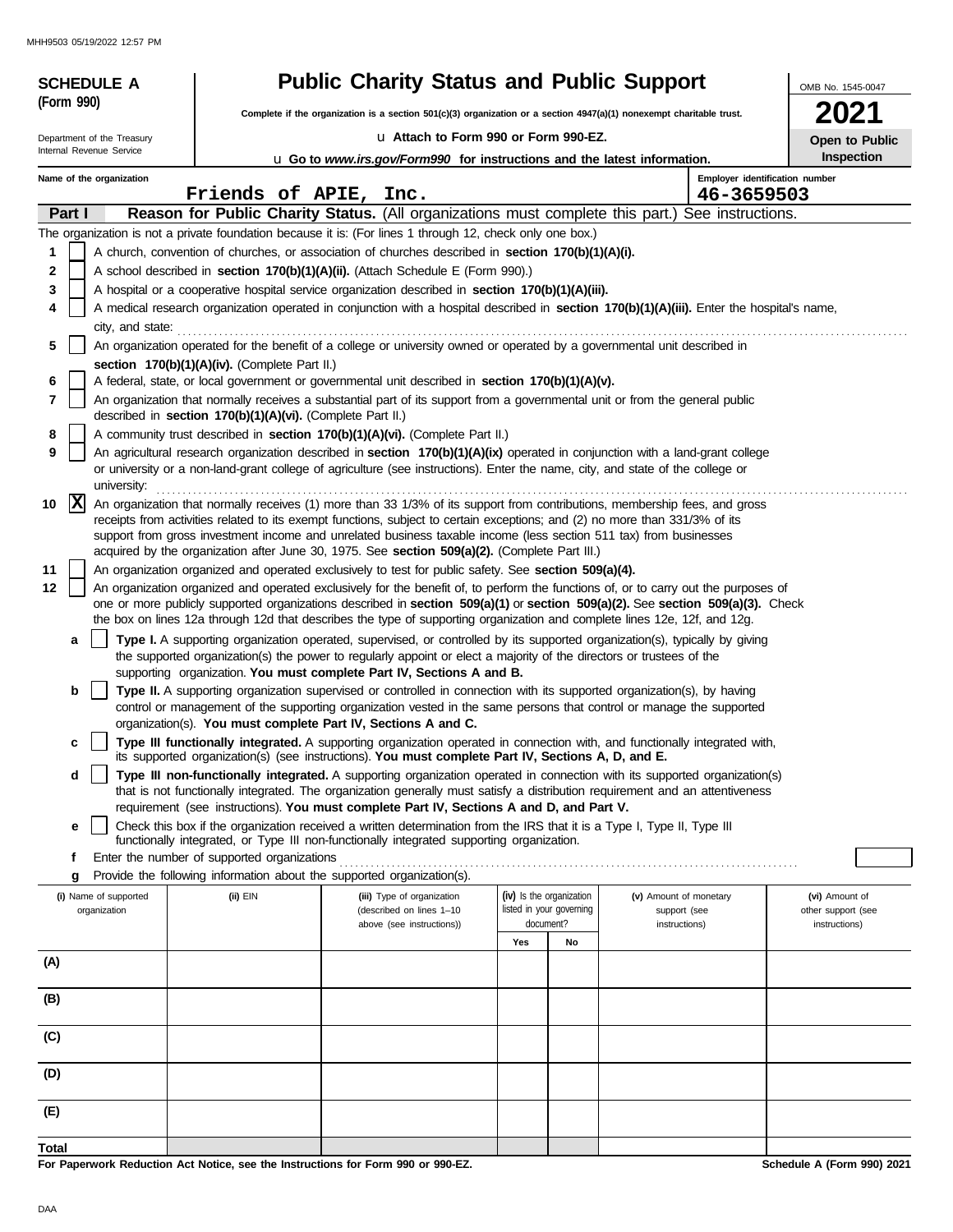|              | Schedule A (Form 990) 2021                                                                                                                                                                                                                                                                        | Friends of APIE, Inc.    |          |            |            | 46-3659503       | Page 2    |
|--------------|---------------------------------------------------------------------------------------------------------------------------------------------------------------------------------------------------------------------------------------------------------------------------------------------------|--------------------------|----------|------------|------------|------------------|-----------|
|              | Support Schedule for Organizations Described in Sections 170(b)(1)(A)(iv) and 170(b)(1)(A)(vi)<br>Part II                                                                                                                                                                                         |                          |          |            |            |                  |           |
|              | (Complete only if you checked the box on line 5, 7, or 8 of Part I or if the organization failed to qualify under                                                                                                                                                                                 |                          |          |            |            |                  |           |
|              | Part III. If the organization fails to qualify under the tests listed below, please complete Part III.)                                                                                                                                                                                           |                          |          |            |            |                  |           |
|              | <b>Section A. Public Support</b>                                                                                                                                                                                                                                                                  |                          |          |            |            |                  |           |
|              | Calendar year (or fiscal year beginning in)                                                                                                                                                                                                                                                       | (a) 2017<br>$\mathbf{u}$ | (b) 2018 | $(c)$ 2019 | $(d)$ 2020 | (e) $2021$       | (f) Total |
| 1            | Gifts, grants, contributions, and<br>membership fees received. (Do not<br>include any "unusual grants.")                                                                                                                                                                                          |                          |          |            |            |                  |           |
| $\mathbf{2}$ | Tax revenues levied for the<br>organization's benefit and either paid<br>to or expended on its behalf                                                                                                                                                                                             |                          |          |            |            |                  |           |
| 3            | The value of services or facilities<br>furnished by a governmental unit to the<br>organization without charge                                                                                                                                                                                     |                          |          |            |            |                  |           |
| 4            | Total. Add lines 1 through 3                                                                                                                                                                                                                                                                      |                          |          |            |            |                  |           |
| 5            | The portion of total contributions by<br>each person (other than a<br>governmental unit or publicly<br>supported organization) included on<br>line 1 that exceeds 2% of the amount<br>shown on line 11, column (f)                                                                                |                          |          |            |            |                  |           |
| 6            | Public support. Subtract line 5 from line 4.                                                                                                                                                                                                                                                      |                          |          |            |            |                  |           |
|              | <b>Section B. Total Support</b>                                                                                                                                                                                                                                                                   |                          |          |            |            |                  |           |
|              | Calendar year (or fiscal year beginning in) <b>u</b>                                                                                                                                                                                                                                              | (a) 2017                 | (b) 2018 | $(c)$ 2019 | $(d)$ 2020 | (e) $2021$       | (f) Total |
| 7<br>8       | Amounts from line 4<br>Gross income from interest, dividends,<br>payments received on securities loans,<br>rents, royalties, and income from<br>similar sources                                                                                                                                   |                          |          |            |            |                  |           |
| 9            | Net income from unrelated business<br>activities, whether or not the business<br>is regularly carried on                                                                                                                                                                                          |                          |          |            |            |                  |           |
| 10           | Other income. Do not include gain or<br>loss from the sale of capital assets                                                                                                                                                                                                                      |                          |          |            |            |                  |           |
| 11           | Total support. Add lines 7 through 10                                                                                                                                                                                                                                                             |                          |          |            |            |                  |           |
| 12           |                                                                                                                                                                                                                                                                                                   |                          |          |            |            | 12 <sup>12</sup> |           |
| 13           | First 5 years. If the Form 990 is for the organization's first, second, third, fourth, or fifth tax year as a section 501(c)(3)                                                                                                                                                                   |                          |          |            |            |                  |           |
|              | Section C. Computation of Public Support Percentage                                                                                                                                                                                                                                               |                          |          |            |            |                  |           |
| 14           | Public support percentage for 2021 (line 6, column (f) divided by line 11, column (f)) [[[[[[[[[[[[[[[[[[[[[[                                                                                                                                                                                     |                          |          |            |            | 14               | %         |
| 15           | Public support percentage from 2020 Schedule A, Part II, line 14                                                                                                                                                                                                                                  |                          |          |            |            | 15               | %         |
| 16a          | 33 1/3% support test-2021. If the organization did not check the box on line 13, and line 14 is 33 1/3% or more, check this                                                                                                                                                                       |                          |          |            |            |                  |           |
|              | box and stop here. The organization qualifies as a publicly supported organization                                                                                                                                                                                                                |                          |          |            |            |                  |           |
| b            | 33 1/3% support test-2020. If the organization did not check a box on line 13 or 16a, and line 15 is 33 1/3% or more, check                                                                                                                                                                       |                          |          |            |            |                  |           |
|              | this box and stop here. The organization qualifies as a publicly supported organization                                                                                                                                                                                                           |                          |          |            |            |                  |           |
|              | 17a 10%-facts-and-circumstances test-2021. If the organization did not check a box on line 13, 16a, or 16b, and line 14 is                                                                                                                                                                        |                          |          |            |            |                  |           |
|              | 10% or more, and if the organization meets the facts-and-circumstances test, check this box and stop here. Explain in                                                                                                                                                                             |                          |          |            |            |                  |           |
|              | Part VI how the organization meets the facts-and-circumstances test. The organization qualifies as a publicly supported<br>organization                                                                                                                                                           |                          |          |            |            |                  |           |
| b            | 10%-facts-and-circumstances test-2020. If the organization did not check a box on line 13, 16a, 16b, or 17a, and line                                                                                                                                                                             |                          |          |            |            |                  |           |
|              | 15 is 10% or more, and if the organization meets the facts-and-circumstances test, check this box and stop here. Explain                                                                                                                                                                          |                          |          |            |            |                  |           |
|              | in Part VI how the organization meets the facts-and-circumstances test. The organization qualifies as a publicly supported                                                                                                                                                                        |                          |          |            |            |                  |           |
|              | organization                                                                                                                                                                                                                                                                                      |                          |          |            |            |                  |           |
| 18           | Private foundation. If the organization did not check a box on line 13, 16a, 16b, 17a, or 17b, check this box and see                                                                                                                                                                             |                          |          |            |            |                  |           |
|              | $instructions$ [10] $\ldots$ [10] $\ldots$ [10] $\ldots$ [10] $\ldots$ [10] $\ldots$ [10] $\ldots$ [10] $\ldots$ [10] $\ldots$ [10] $\ldots$ [10] $\ldots$ [10] $\ldots$ [10] $\ldots$ [10] $\ldots$ [10] $\ldots$ [10] $\ldots$ [10] $\ldots$ [10] $\ldots$ [10] $\ldots$ [10] $\ldots$ [10] $\$ |                          |          |            |            |                  |           |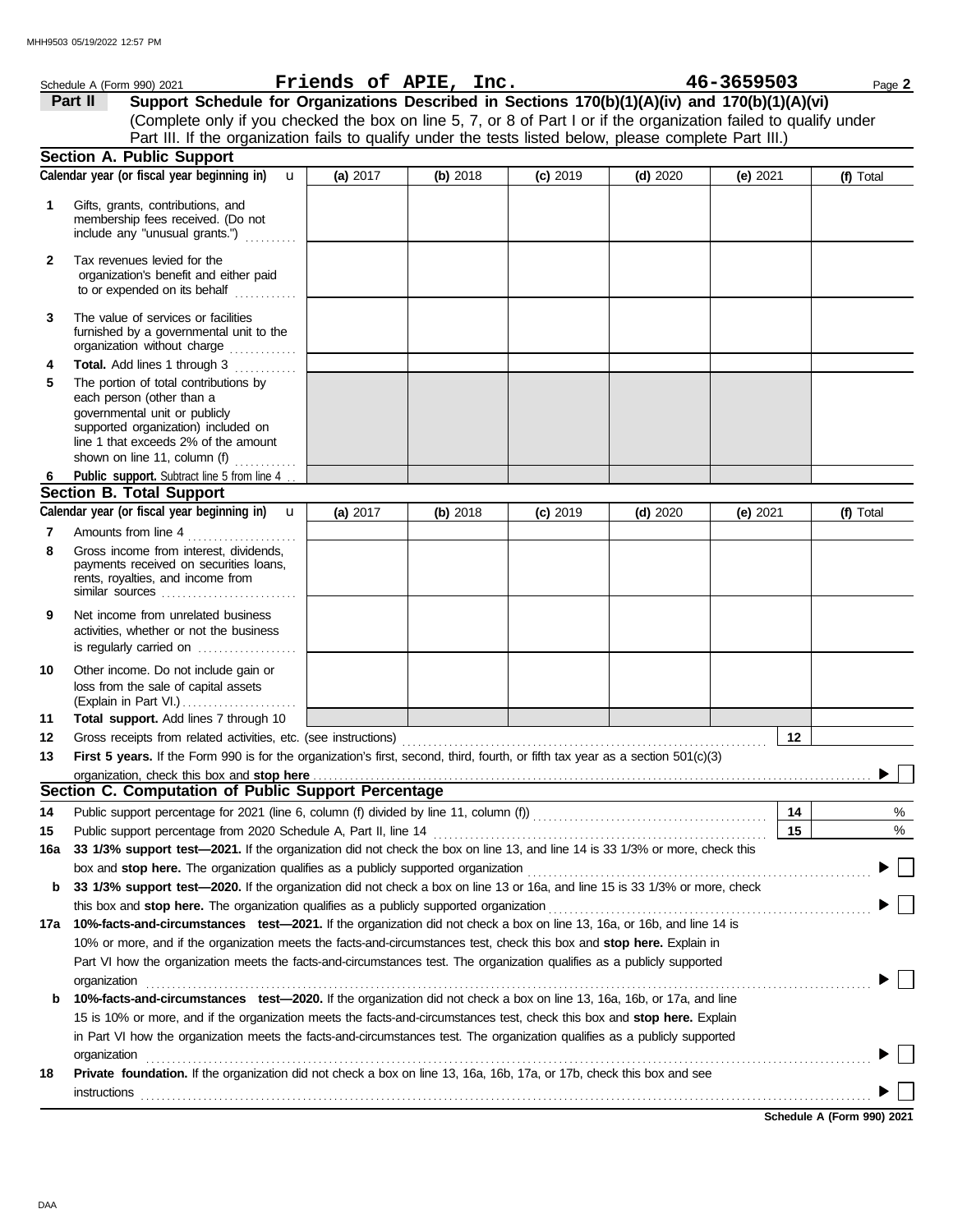|              | Schedule A (Form 990) 2021                                                                                                                                                                                                                                      |              |          |        | Friends of APIE, Inc. |         |            |            |        | 46-3659503 |        | Page 3       |
|--------------|-----------------------------------------------------------------------------------------------------------------------------------------------------------------------------------------------------------------------------------------------------------------|--------------|----------|--------|-----------------------|---------|------------|------------|--------|------------|--------|--------------|
|              | Support Schedule for Organizations Described in Section 509(a)(2)<br>Part III                                                                                                                                                                                   |              |          |        |                       |         |            |            |        |            |        |              |
|              | (Complete only if you checked the box on line 10 of Part I or if the organization failed to qualify under Part II.                                                                                                                                              |              |          |        |                       |         |            |            |        |            |        |              |
|              | If the organization fails to qualify under the tests listed below, please complete Part II.)                                                                                                                                                                    |              |          |        |                       |         |            |            |        |            |        |              |
|              | <b>Section A. Public Support</b>                                                                                                                                                                                                                                |              |          |        |                       |         |            |            |        |            |        |              |
|              | Calendar year (or fiscal year beginning in)                                                                                                                                                                                                                     | $\mathbf{u}$ | (a) 2017 |        | (b) 2018              |         | $(c)$ 2019 | $(d)$ 2020 |        | (e) 2021   |        | (f) Total    |
| 1            | Gifts, grants, contributions, and membership fees<br>received. (Do not include any "unusual grants.")                                                                                                                                                           | $\mathbf{1}$ |          | 70,431 |                       | 107,724 | 41,290     |            | 95,081 |            | 31,966 | 346,492      |
| $\mathbf{2}$ | Gross receipts from admissions, merchandise<br>sold or services performed, or facilities<br>furnished in any activity that is related to the                                                                                                                    |              |          |        |                       |         |            |            |        |            |        |              |
| 3            | organization's tax-exempt purpose<br>Gross receipts from activities that are not an                                                                                                                                                                             |              |          |        |                       |         |            |            |        |            |        |              |
| 4            | unrelated trade or business under section 513<br>Tax revenues levied for the                                                                                                                                                                                    |              |          |        |                       |         |            |            |        |            |        |              |
|              | organization's benefit and either paid<br>to or expended on its behalf                                                                                                                                                                                          | .            |          |        |                       |         |            |            |        |            |        |              |
| 5            | The value of services or facilities<br>furnished by a governmental unit to the<br>organization without charge                                                                                                                                                   |              |          |        |                       |         |            |            |        |            |        |              |
| 6            | Total. Add lines 1 through 5                                                                                                                                                                                                                                    |              |          | 70,431 |                       | 107,724 | 41,290     |            | 95,081 |            | 31,966 | 346,492      |
| 7а           | Amounts included on lines 1, 2, and 3<br>received from disqualified persons                                                                                                                                                                                     |              |          |        |                       |         |            |            |        |            |        |              |
| b            | Amounts included on lines 2 and 3<br>received from other than disqualified<br>persons that exceed the greater of \$5,000<br>or 1% of the amount on line 13 for the year                                                                                         |              |          |        |                       |         |            |            |        |            |        |              |
| c            | Add lines 7a and 7b<br>.                                                                                                                                                                                                                                        |              |          |        |                       |         |            |            |        |            |        |              |
| 8            | Public support. (Subtract line 7c from<br>line $6.$ )                                                                                                                                                                                                           |              |          |        |                       |         |            |            |        |            |        | 346,492      |
|              | <b>Section B. Total Support</b>                                                                                                                                                                                                                                 |              |          |        |                       |         |            |            |        |            |        |              |
|              | Calendar year (or fiscal year beginning in)                                                                                                                                                                                                                     | $\mathbf{u}$ | (a) 2017 |        | (b) 2018              |         | $(c)$ 2019 | $(d)$ 2020 |        | (e) 2021   |        | (f) Total    |
| 9            | Amounts from line 6                                                                                                                                                                                                                                             |              |          | 70,431 |                       | 107,724 | 41,290     |            | 95,081 |            | 31,966 | 346,492      |
| 10a          | Gross income from interest, dividends,<br>payments received on securities loans, rents,<br>royalties, and income from similar sources                                                                                                                           |              |          |        |                       |         |            |            |        |            |        |              |
|              | Unrelated business taxable income (less<br>section 511 taxes) from businesses<br>acquired after June 30, 1975                                                                                                                                                   |              |          |        |                       |         |            |            |        |            |        |              |
| с            | Add lines 10a and 10b                                                                                                                                                                                                                                           |              |          |        |                       |         |            |            |        |            |        |              |
| 11           | Net income from unrelated business<br>activities not included on line 10b, whether<br>or not the business is regularly carried on                                                                                                                               |              |          |        |                       |         |            |            |        |            |        |              |
| 12           | Other income. Do not include gain or<br>loss from the sale of capital assets<br>(Explain in Part VI.)                                                                                                                                                           |              |          |        |                       |         |            |            |        |            |        |              |
| 13           | Total support. (Add lines 9, 10c, 11,                                                                                                                                                                                                                           |              |          |        |                       |         |            |            |        |            |        |              |
|              | and 12.)                                                                                                                                                                                                                                                        |              |          | 70,431 |                       | 107,724 | 41,290     |            | 95,081 |            | 31,966 | 346,492      |
| 14           | First 5 years. If the Form 990 is for the organization's first, second, third, fourth, or fifth tax year as a section 501(c)(3)                                                                                                                                 |              |          |        |                       |         |            |            |        |            |        |              |
|              | organization, check this box and stop here                                                                                                                                                                                                                      |              |          |        |                       |         |            |            |        |            |        |              |
|              | Section C. Computation of Public Support Percentage                                                                                                                                                                                                             |              |          |        |                       |         |            |            |        |            |        |              |
| 15           | Public support percentage for 2021 (line 8, column (f), divided by line 13, column (f)) [[[[[[[[[[[[[[[[[[[[[                                                                                                                                                   |              |          |        |                       |         |            |            |        |            | 15     | $100.00\%$   |
| 16           |                                                                                                                                                                                                                                                                 |              |          |        |                       |         |            |            |        |            | 16     | 100.00%      |
|              | Section D. Computation of Investment Income Percentage                                                                                                                                                                                                          |              |          |        |                       |         |            |            |        |            |        |              |
| 17           |                                                                                                                                                                                                                                                                 |              |          |        |                       |         |            |            |        |            | 17     | $\%$         |
| 18           | Investment income percentage from 2020 Schedule A, Part III, line 17                                                                                                                                                                                            |              |          |        |                       |         |            |            |        |            | 18     | %            |
| 19a          | 33 1/3% support tests-2021. If the organization did not check the box on line 14, and line 15 is more than 33 1/3%, and line                                                                                                                                    |              |          |        |                       |         |            |            |        |            |        |              |
| b            | 17 is not more than 33 1/3%, check this box and stop here. The organization qualifies as a publicly supported organization<br>33 1/3% support tests-2020. If the organization did not check a box on line 14 or line 19a, and line 16 is more than 33 1/3%, and |              |          |        |                       |         |            |            |        |            | .      | $\mathbf{x}$ |
|              |                                                                                                                                                                                                                                                                 |              |          |        |                       |         |            |            |        |            |        |              |
| 20           |                                                                                                                                                                                                                                                                 |              |          |        |                       |         |            |            |        |            |        |              |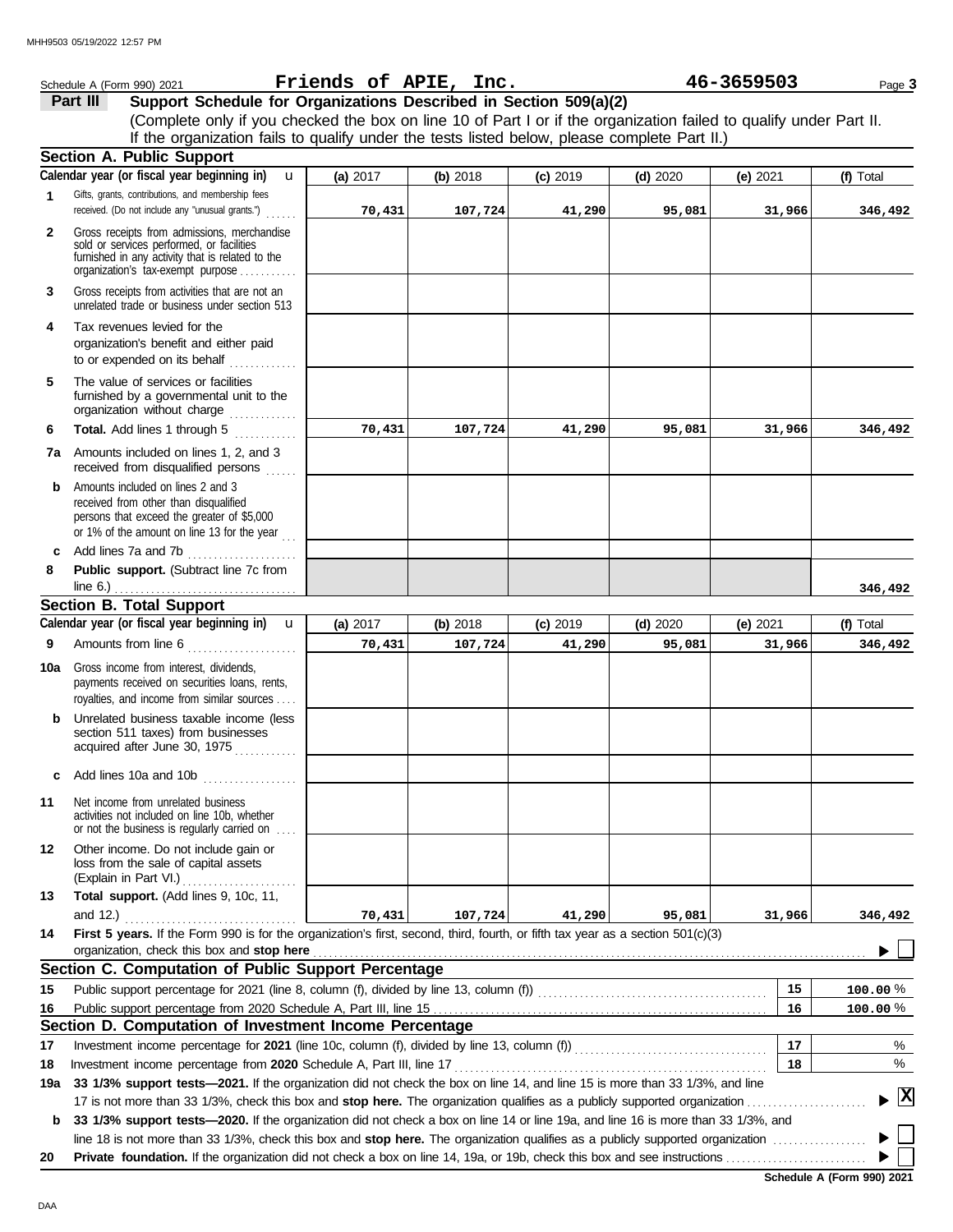|                | Friends of APIE, Inc.<br>Schedule A (Form 990) 2021                                                                                                                                                                      | 46-3659503      | Page 4    |
|----------------|--------------------------------------------------------------------------------------------------------------------------------------------------------------------------------------------------------------------------|-----------------|-----------|
| <b>Part IV</b> | <b>Supporting Organizations</b>                                                                                                                                                                                          |                 |           |
|                | (Complete only if you checked a box in line 12 on Part I. If you checked box 12a, Part I, complete Sections A                                                                                                            |                 |           |
|                | and B. If you checked box 12b, Part I, complete Sections A and C. If you checked box 12c, Part I, complete                                                                                                               |                 |           |
|                | Sections A, D, and E. If you checked box 12d, Part I, complete Sections A and D, and complete Part V.)                                                                                                                   |                 |           |
|                | <b>Section A. All Supporting Organizations</b>                                                                                                                                                                           |                 |           |
|                |                                                                                                                                                                                                                          |                 | Yes<br>No |
| 1              | Are all of the organization's supported organizations listed by name in the organization's governing                                                                                                                     |                 |           |
|                | documents? If "No," describe in Part VI how the supported organizations are designated. If designated by                                                                                                                 |                 |           |
|                | class or purpose, describe the designation. If historic and continuing relationship, explain.                                                                                                                            | 1               |           |
| 2              | Did the organization have any supported organization that does not have an IRS determination of status                                                                                                                   |                 |           |
|                | under section 509(a)(1) or (2)? If "Yes," explain in Part VI how the organization determined that the supported                                                                                                          |                 |           |
|                | organization was described in section 509(a)(1) or (2).                                                                                                                                                                  | $\mathbf{2}$    |           |
| За             | Did the organization have a supported organization described in section $501(c)(4)$ , (5), or (6)? If "Yes," answer                                                                                                      |                 |           |
|                | lines 3b and 3c below.                                                                                                                                                                                                   | 3a              |           |
| b              | Did the organization confirm that each supported organization qualified under section $501(c)(4)$ , $(5)$ , or $(6)$ and                                                                                                 |                 |           |
|                | satisfied the public support tests under section 509(a)(2)? If "Yes," describe in Part VI when and how the                                                                                                               |                 |           |
|                | organization made the determination.                                                                                                                                                                                     | 3b              |           |
| c              | Did the organization ensure that all support to such organizations was used exclusively for section $170(c)(2)(B)$                                                                                                       |                 |           |
|                | purposes? If "Yes," explain in Part VI what controls the organization put in place to ensure such use.                                                                                                                   | 3c              |           |
| 4a             | Was any supported organization not organized in the United States ("foreign supported organization")? If                                                                                                                 |                 |           |
|                | "Yes," and if you checked box 12a or 12b in Part I, answer lines 4b and 4c below.                                                                                                                                        | 4a              |           |
| b              | Did the organization have ultimate control and discretion in deciding whether to make grants to the foreign                                                                                                              |                 |           |
|                | supported organization? If "Yes," describe in Part VI how the organization had such control and discretion                                                                                                               |                 |           |
|                | despite being controlled or supervised by or in connection with its supported organizations.                                                                                                                             | 4b              |           |
| c              | Did the organization support any foreign supported organization that does not have an IRS determination                                                                                                                  |                 |           |
|                | under sections $501(c)(3)$ and $509(a)(1)$ or (2)? If "Yes," explain in Part VI what controls the organization used                                                                                                      |                 |           |
|                | to ensure that all support to the foreign supported organization was used exclusively for section $170(c)(2)(B)$                                                                                                         |                 |           |
|                | purposes.                                                                                                                                                                                                                | 4c              |           |
| 5a             | Did the organization add, substitute, or remove any supported organizations during the tax year? If "Yes,"                                                                                                               |                 |           |
|                | answer lines 5b and 5c below (if applicable). Also, provide detail in Part VI, including (i) the names and EIN                                                                                                           |                 |           |
|                | numbers of the supported organizations added, substituted, or removed; (ii) the reasons for each such action;                                                                                                            |                 |           |
|                | (iii) the authority under the organization's organizing document authorizing such action; and (iv) how the action                                                                                                        |                 |           |
|                | was accomplished (such as by amendment to the organizing document).                                                                                                                                                      | 5a              |           |
| b              | Type I or Type II only. Was any added or substituted supported organization part of a class already                                                                                                                      |                 |           |
|                | designated in the organization's organizing document?                                                                                                                                                                    | 5b<br>5c        |           |
|                | Substitutions only. Was the substitution the result of an event beyond the organization's control?<br>Did the organization provide support (whether in the form of grants or the provision of services or facilities) to |                 |           |
| 6              | anyone other than (i) its supported organizations, (ii) individuals that are part of the charitable class benefited                                                                                                      |                 |           |
|                | by one or more of its supported organizations, or (iii) other supporting organizations that also support or                                                                                                              |                 |           |
|                | benefit one or more of the filing organization's supported organizations? If "Yes," provide detail in Part VI.                                                                                                           | 6               |           |
| 7              | Did the organization provide a grant, loan, compensation, or other similar payment to a substantial contributor                                                                                                          |                 |           |
|                | (as defined in section $4958(c)(3)(C)$ ), a family member of a substantial contributor, or a 35% controlled entity                                                                                                       |                 |           |
|                | with regard to a substantial contributor? If "Yes," complete Part I of Schedule L (Form 990).                                                                                                                            | 7               |           |
| 8              | Did the organization make a loan to a disqualified person (as defined in section 4958) not described on line                                                                                                             |                 |           |
|                | 7? If "Yes," complete Part I of Schedule L (Form 990).                                                                                                                                                                   | 8               |           |
| 9а             | Was the organization controlled directly or indirectly at any time during the tax year by one or more                                                                                                                    |                 |           |
|                | disqualified persons, as defined in section 4946 (other than foundation managers and organizations                                                                                                                       |                 |           |
|                | described in section 509(a)(1) or (2))? If "Yes," provide detail in Part VI.                                                                                                                                             | 9а              |           |
| b              | Did one or more disqualified persons (as defined on line 9a) hold a controlling interest in any entity in which                                                                                                          |                 |           |
|                | the supporting organization had an interest? If "Yes," provide detail in Part VI.                                                                                                                                        | 9b              |           |
| c              | Did a disqualified person (as defined on line 9a) have an ownership interest in, or derive any personal benefit                                                                                                          |                 |           |
|                | from, assets in which the supporting organization also had an interest? If "Yes," provide detail in Part VI.                                                                                                             | 9с              |           |
| 10a            | Was the organization subject to the excess business holdings rules of section 4943 because of section                                                                                                                    |                 |           |
|                | 4943(f) (regarding certain Type II supporting organizations, and all Type III non-functionally integrated                                                                                                                |                 |           |
|                | supporting organizations)? If "Yes," answer line 10b below.                                                                                                                                                              | 10a             |           |
| b              | Did the organization have any excess business holdings in the tax year? (Use Schedule C, Form 4720, to                                                                                                                   |                 |           |
|                | determine whether the organization had excess business holdings.)                                                                                                                                                        | 10 <sub>b</sub> |           |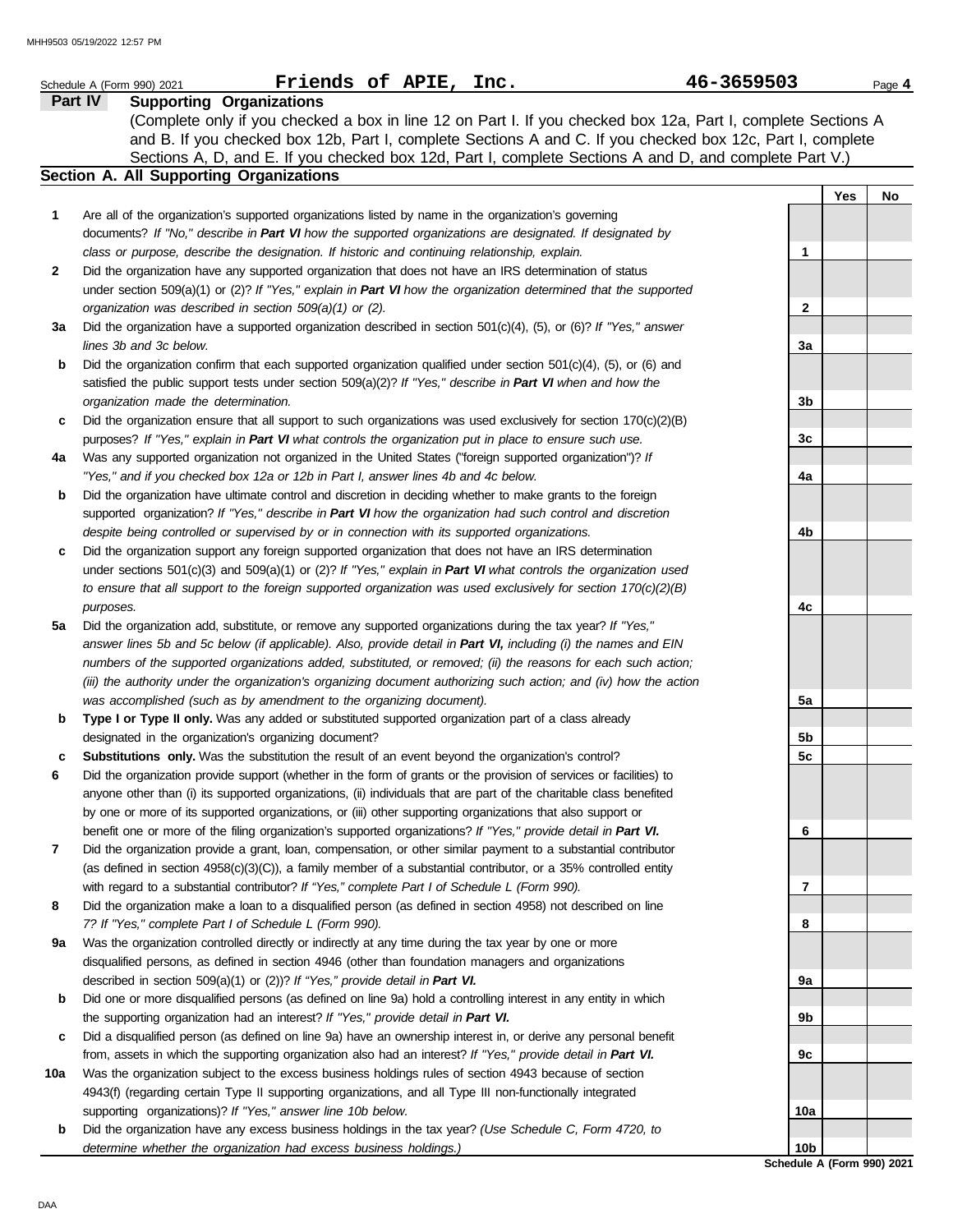|     | Friends of APIE, Inc.<br>Schedule A (Form 990) 2021<br><b>Supporting Organizations (continued)</b><br>Part IV                                                                                                                              | 46-3659503                 |     | Page 5 |
|-----|--------------------------------------------------------------------------------------------------------------------------------------------------------------------------------------------------------------------------------------------|----------------------------|-----|--------|
|     |                                                                                                                                                                                                                                            |                            | Yes | No     |
| 11  | Has the organization accepted a gift or contribution from any of the following persons?                                                                                                                                                    |                            |     |        |
| a   | A person who directly or indirectly controls, either alone or together with persons described on lines 11b and                                                                                                                             |                            |     |        |
|     | 11c below, the governing body of a supported organization?                                                                                                                                                                                 | 11a                        |     |        |
| b   | A family member of a person described on line 11a above?                                                                                                                                                                                   | 11b                        |     |        |
| c   | A 35% controlled entity of a person described on line 11a or 11b above? If "Yes" to line 11a, 11b, or 11c,                                                                                                                                 |                            |     |        |
|     | provide detail in Part VI.                                                                                                                                                                                                                 | 11c                        |     |        |
|     | Section B. Type I Supporting Organizations                                                                                                                                                                                                 |                            |     |        |
|     |                                                                                                                                                                                                                                            |                            | Yes | No     |
| 1   | Did the governing body, members of the governing body, officers acting in their official capacity, or membership of one or                                                                                                                 |                            |     |        |
|     | more supported organizations have the power to regularly appoint or elect at least a majority of the organization's officers,                                                                                                              |                            |     |        |
|     | directors, or trustees at all times during the tax year? If "No," describe in Part VI how the supported organization(s)                                                                                                                    |                            |     |        |
|     | effectively operated, supervised, or controlled the organization's activities. If the organization had more than one supported                                                                                                             |                            |     |        |
|     | organization, describe how the powers to appoint and/or remove officers, directors, or trustees were allocated among the                                                                                                                   |                            |     |        |
|     | supported organizations and what conditions or restrictions, if any, applied to such powers during the tax year.                                                                                                                           | 1                          |     |        |
| 2   | Did the organization operate for the benefit of any supported organization other than the supported                                                                                                                                        |                            |     |        |
|     | organization(s) that operated, supervised, or controlled the supporting organization? If "Yes," explain in Part                                                                                                                            |                            |     |        |
|     | VI how providing such benefit carried out the purposes of the supported organization(s) that operated,                                                                                                                                     |                            |     |        |
|     | supervised, or controlled the supporting organization.                                                                                                                                                                                     | $\mathbf{2}$               |     |        |
|     | Section C. Type II Supporting Organizations                                                                                                                                                                                                |                            |     |        |
|     |                                                                                                                                                                                                                                            |                            | Yes | No     |
| 1   | Were a majority of the organization's directors or trustees during the tax year also a majority of the directors                                                                                                                           |                            |     |        |
|     | or trustees of each of the organization's supported organization(s)? If "No," describe in Part VI how control                                                                                                                              |                            |     |        |
|     | or management of the supporting organization was vested in the same persons that controlled or managed                                                                                                                                     |                            |     |        |
|     | the supported organization(s).                                                                                                                                                                                                             | 1                          |     |        |
|     | Section D. All Type III Supporting Organizations                                                                                                                                                                                           |                            |     |        |
|     |                                                                                                                                                                                                                                            |                            | Yes | No     |
| 1   | Did the organization provide to each of its supported organizations, by the last day of the fifth month of the                                                                                                                             |                            |     |        |
|     | organization's tax year, (i) a written notice describing the type and amount of support provided during the prior tax                                                                                                                      |                            |     |        |
|     | year, (ii) a copy of the Form 990 that was most recently filed as of the date of notification, and (iii) copies of the<br>organization's governing documents in effect on the date of notification, to the extent not previously provided? | 1                          |     |        |
| 2   | Were any of the organization's officers, directors, or trustees either (i) appointed or elected by the supported                                                                                                                           |                            |     |        |
|     | organization(s) or (ii) serving on the governing body of a supported organization? If "No," explain in Part VI how                                                                                                                         |                            |     |        |
|     | the organization maintained a close and continuous working relationship with the supported organization(s).                                                                                                                                | 2                          |     |        |
| 3   | By reason of the relationship described on line 2, above, did the organization's supported organizations have                                                                                                                              |                            |     |        |
|     | a significant voice in the organization's investment policies and in directing the use of the organization's                                                                                                                               |                            |     |        |
|     | income or assets at all times during the tax year? If "Yes," describe in Part VI the role the organization's                                                                                                                               |                            |     |        |
|     | supported organizations played in this regard.                                                                                                                                                                                             | 3                          |     |        |
|     | Section E. Type III Functionally Integrated Supporting Organizations                                                                                                                                                                       |                            |     |        |
| 1   | Check the box next to the method that the organization used to satisfy the Integral Part Test during the year (see instructions).                                                                                                          |                            |     |        |
| a   | The organization satisfied the Activities Test. Complete line 2 below.                                                                                                                                                                     |                            |     |        |
| b   | The organization is the parent of each of its supported organizations. Complete line 3 below.                                                                                                                                              |                            |     |        |
| c   | The organization supported a governmental entity. Describe in Part VI how you supported a governmental entity (see instructions).                                                                                                          |                            |     |        |
| 2   | Activities Test. Answer lines 2a and 2b below.                                                                                                                                                                                             |                            | Yes | No     |
| а   | Did substantially all of the organization's activities during the tax year directly further the exempt purposes of                                                                                                                         |                            |     |        |
|     | the supported organization(s) to which the organization was responsive? If "Yes," then in Part VI identify                                                                                                                                 |                            |     |        |
|     | those supported organizations and explain how these activities directly furthered their exempt purposes,                                                                                                                                   |                            |     |        |
|     | how the organization was responsive to those supported organizations, and how the organization determined                                                                                                                                  |                            |     |        |
|     | that these activities constituted substantially all of its activities.                                                                                                                                                                     | 2a                         |     |        |
| b   | Did the activities described on line 2a, above, constitute activities that, but for the organization's                                                                                                                                     |                            |     |        |
|     | involvement, one or more of the organization's supported organization(s) would have been engaged in? If                                                                                                                                    |                            |     |        |
|     | "Yes," explain in Part VI the reasons for the organization's position that its supported organization(s) would                                                                                                                             |                            |     |        |
|     | have engaged in these activities but for the organization's involvement.                                                                                                                                                                   | 2b                         |     |        |
| 3   | Parent of Supported Organizations. Answer lines 3a and 3b below.                                                                                                                                                                           |                            |     |        |
| a   | Did the organization have the power to regularly appoint or elect a majority of the officers, directors, or                                                                                                                                |                            |     |        |
|     | trustees of each of the supported organizations? If "Yes" or "No," provide details in Part VI.                                                                                                                                             | За                         |     |        |
| b   | Did the organization exercise a substantial degree of direction over the policies, programs, and activities of each                                                                                                                        |                            |     |        |
|     | of its supported organizations? If "Yes," describe in Part VI the role played by the organization in this regard.                                                                                                                          | 3b                         |     |        |
| DAA |                                                                                                                                                                                                                                            | Schedule A (Form 990) 2021 |     |        |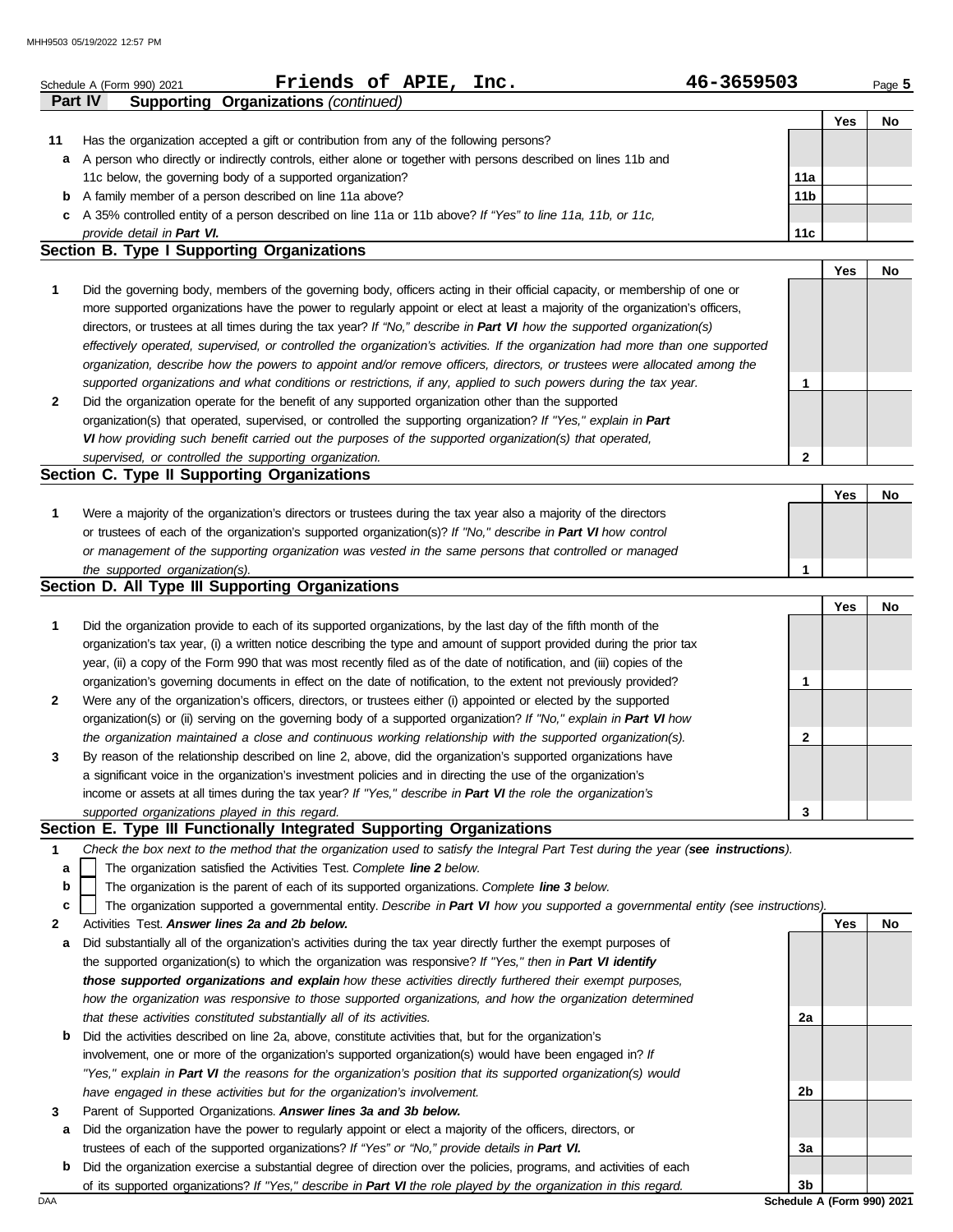|               | Friends of APIE, Inc.<br>Schedule A (Form 990) 2021                                                                              |                | 46-3659503     | Page 6                         |
|---------------|----------------------------------------------------------------------------------------------------------------------------------|----------------|----------------|--------------------------------|
| <b>Part V</b> | Type III Non-Functionally Integrated 509(a)(3) Supporting Organizations                                                          |                |                |                                |
| $\mathbf 1$   | Check here if the organization satisfied the Integral Part Test as a qualifying trust on Nov. 20, 1970 (explain in Part VI). See |                |                |                                |
|               | instructions. All other Type III non-functionally integrated supporting organizations must complete Sections A through E.        |                |                |                                |
|               | Section A – Adjusted Net Income                                                                                                  |                | (A) Prior Year | (B) Current Year<br>(optional) |
| 1.            | Net short-term capital gain                                                                                                      | 1              |                |                                |
| $\mathbf{2}$  | Recoveries of prior-year distributions                                                                                           | $\mathbf{2}$   |                |                                |
| 3             | Other gross income (see instructions)                                                                                            | 3              |                |                                |
| 4             | Add lines 1 through 3.                                                                                                           | 4              |                |                                |
| 5             | Depreciation and depletion                                                                                                       | 5              |                |                                |
| 6             | Portion of operating expenses paid or incurred for production or collection                                                      |                |                |                                |
|               | of gross income or for management, conservation, or maintenance of                                                               |                |                |                                |
|               | property held for production of income (see instructions)                                                                        | 6              |                |                                |
| $\mathbf{7}$  | Other expenses (see instructions)                                                                                                | $\overline{7}$ |                |                                |
| 8             | Adjusted Net Income (subtract lines 5, 6, and 7 from line 4)                                                                     | 8              |                |                                |
|               | Section B - Minimum Asset Amount                                                                                                 |                | (A) Prior Year | (B) Current Year<br>(optional) |
| 1             | Aggregate fair market value of all non-exempt-use assets (see                                                                    |                |                |                                |
|               | instructions for short tax year or assets held for part of year):                                                                |                |                |                                |
|               | a Average monthly value of securities                                                                                            | 1a             |                |                                |
|               | <b>b</b> Average monthly cash balances                                                                                           | 1b             |                |                                |
|               | c Fair market value of other non-exempt-use assets                                                                               | 1c             |                |                                |
|               | d Total (add lines 1a, 1b, and 1c)                                                                                               | 1d             |                |                                |
|               | e Discount claimed for blockage or other factors                                                                                 |                |                |                                |
|               | (explain in detail in Part VI):                                                                                                  |                |                |                                |
|               | 2 Acquisition indebtedness applicable to non-exempt-use assets                                                                   | $\mathbf{2}$   |                |                                |
| 3             | Subtract line 2 from line 1d.                                                                                                    | 3              |                |                                |
| 4             | Cash deemed held for exempt use. Enter 0.015 of line 3 (for greater amount,                                                      |                |                |                                |
|               | see instructions).                                                                                                               | 4              |                |                                |
| 5             | Net value of non-exempt-use assets (subtract line 4 from line 3)                                                                 | 5              |                |                                |
| 6             | Multiply line 5 by 0.035.                                                                                                        | 6              |                |                                |
| 7             | Recoveries of prior-year distributions                                                                                           | $\overline{7}$ |                |                                |
| 8             | Minimum Asset Amount (add line 7 to line 6)                                                                                      | 8              |                |                                |
|               | Section C - Distributable Amount                                                                                                 |                |                | <b>Current Year</b>            |
|               | 1 Adjusted net income for prior year (from Section A, line 8, column A)                                                          | 1              |                |                                |
| $\mathbf{2}$  | Enter 0.85 of line 1.                                                                                                            | 2              |                |                                |
| 3             | Minimum asset amount for prior year (from Section B, line 8, column A)                                                           | 3              |                |                                |
| 4             | Enter greater of line 2 or line 3.                                                                                               | 4              |                |                                |
| 5             | Income tax imposed in prior year                                                                                                 | 5              |                |                                |
| 6             | Distributable Amount. Subtract line 5 from line 4, unless subject to                                                             |                |                |                                |
|               | emergency temporary reduction (see instructions).                                                                                | 6              |                |                                |
|               |                                                                                                                                  |                |                |                                |

**7** | Check here if the current year is the organization's first as a non-functionally integrated Type III supporting organization (see instructions).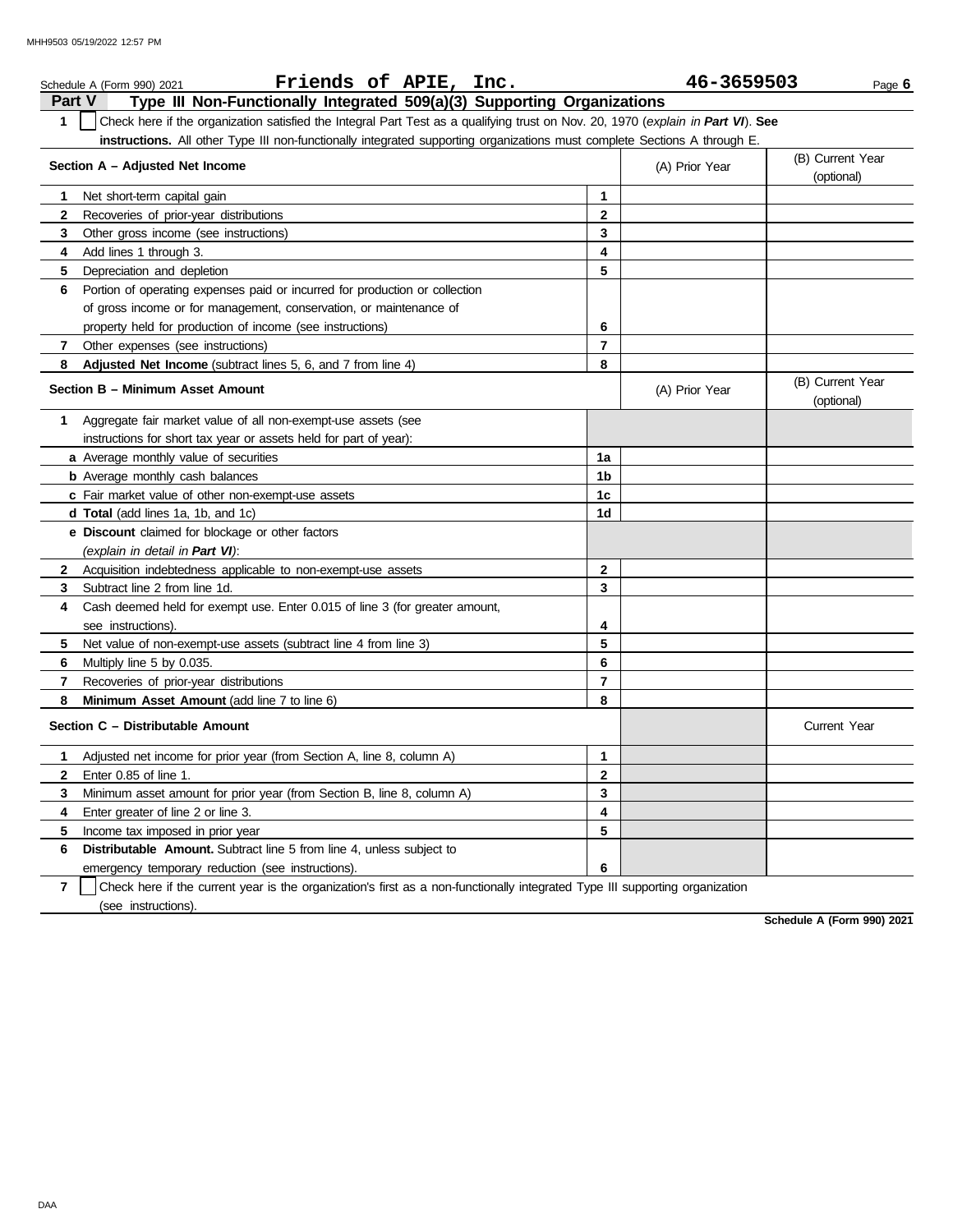|              | Friends of APIE, Inc.<br>Schedule A (Form 990) 2021                                           |                             | 46-3659503                            | Page 7                                  |
|--------------|-----------------------------------------------------------------------------------------------|-----------------------------|---------------------------------------|-----------------------------------------|
|              | Part V<br>Type III Non-Functionally Integrated 509(a)(3) Supporting Organizations (continued) |                             |                                       |                                         |
|              | Section D - Distributions                                                                     |                             |                                       | <b>Current Year</b>                     |
| 1            | Amounts paid to supported organizations to accomplish exempt purposes                         |                             |                                       |                                         |
| $\mathbf{2}$ | Amounts paid to perform activity that directly furthers exempt purposes of supported          |                             |                                       |                                         |
|              | organizations, in excess of income from activity                                              |                             |                                       |                                         |
| 3            | Administrative expenses paid to accomplish exempt purposes of supported organizations         |                             |                                       |                                         |
| 4            | Amounts paid to acquire exempt-use assets                                                     |                             |                                       |                                         |
| 5            | Qualified set-aside amounts (prior IRS approval required—provide details in Part VI)          |                             |                                       |                                         |
| 6            | Other distributions ( <i>describe in Part VI</i> ). See instructions.                         |                             |                                       |                                         |
| 7            | Total annual distributions. Add lines 1 through 6.                                            |                             |                                       |                                         |
| 8            | Distributions to attentive supported organizations to which the organization is responsive    |                             |                                       |                                         |
|              | ( <i>provide details in Part VI</i> ). See instructions.                                      |                             |                                       |                                         |
| 9            | Distributable amount for 2021 from Section C, line 6                                          |                             |                                       |                                         |
| 10           | Line 8 amount divided by line 9 amount                                                        |                             |                                       |                                         |
|              |                                                                                               | (i)                         | (ii)                                  | (iii)                                   |
|              | <b>Section E - Distribution Allocations (see instructions)</b>                                | <b>Excess Distributions</b> | <b>Underdistributions</b><br>Pre-2021 | <b>Distributable</b><br>Amount for 2021 |
| 1.           | Distributable amount for 2021 from Section C, line 6                                          |                             |                                       |                                         |
| $\mathbf{2}$ | Underdistributions, if any, for years prior to 2021                                           |                             |                                       |                                         |
|              | (reasonable cause required-explain in Part VI). See                                           |                             |                                       |                                         |
|              | instructions.                                                                                 |                             |                                       |                                         |
| 3            | Excess distributions carryover, if any, to 2021                                               |                             |                                       |                                         |
|              |                                                                                               |                             |                                       |                                         |
|              |                                                                                               |                             |                                       |                                         |
|              |                                                                                               |                             |                                       |                                         |
|              |                                                                                               |                             |                                       |                                         |
|              |                                                                                               |                             |                                       |                                         |
|              | f Total of lines 3a through 3e                                                                |                             |                                       |                                         |
|              | g Applied to underdistributions of prior years                                                |                             |                                       |                                         |
|              | h Applied to 2021 distributable amount                                                        |                             |                                       |                                         |
|              | <i>i</i> Carryover from 2016 not applied (see instructions)                                   |                             |                                       |                                         |
|              | Remainder. Subtract lines 3g, 3h, and 3i from line 3f.                                        |                             |                                       |                                         |
| 4            | Distributions for 2021 from                                                                   |                             |                                       |                                         |
|              | Section D, line 7:<br>\$                                                                      |                             |                                       |                                         |
|              | a Applied to underdistributions of prior years                                                |                             |                                       |                                         |
|              | <b>b</b> Applied to 2021 distributable amount                                                 |                             |                                       |                                         |
|              | c Remainder. Subtract lines 4a and 4b from line 4.                                            |                             |                                       |                                         |
| 5            | Remaining underdistributions for years prior to 2021, if                                      |                             |                                       |                                         |
|              | any. Subtract lines 3g and 4a from line 2. For result                                         |                             |                                       |                                         |
|              | greater than zero, explain in Part VI. See instructions.                                      |                             |                                       |                                         |
| 6            | Remaining underdistributions for 2021 Subtract lines 3h                                       |                             |                                       |                                         |
|              | and 4b from line 1. For result greater than zero, explain in                                  |                             |                                       |                                         |
|              | Part VI. See instructions.                                                                    |                             |                                       |                                         |
| 7            | Excess distributions carryover to 2022. Add lines 3j                                          |                             |                                       |                                         |
| 8            | and 4c.<br>Breakdown of line 7:                                                               |                             |                                       |                                         |
|              |                                                                                               |                             |                                       |                                         |
|              |                                                                                               |                             |                                       |                                         |
|              |                                                                                               |                             |                                       |                                         |
|              |                                                                                               |                             |                                       |                                         |
|              |                                                                                               |                             |                                       |                                         |
|              |                                                                                               |                             |                                       |                                         |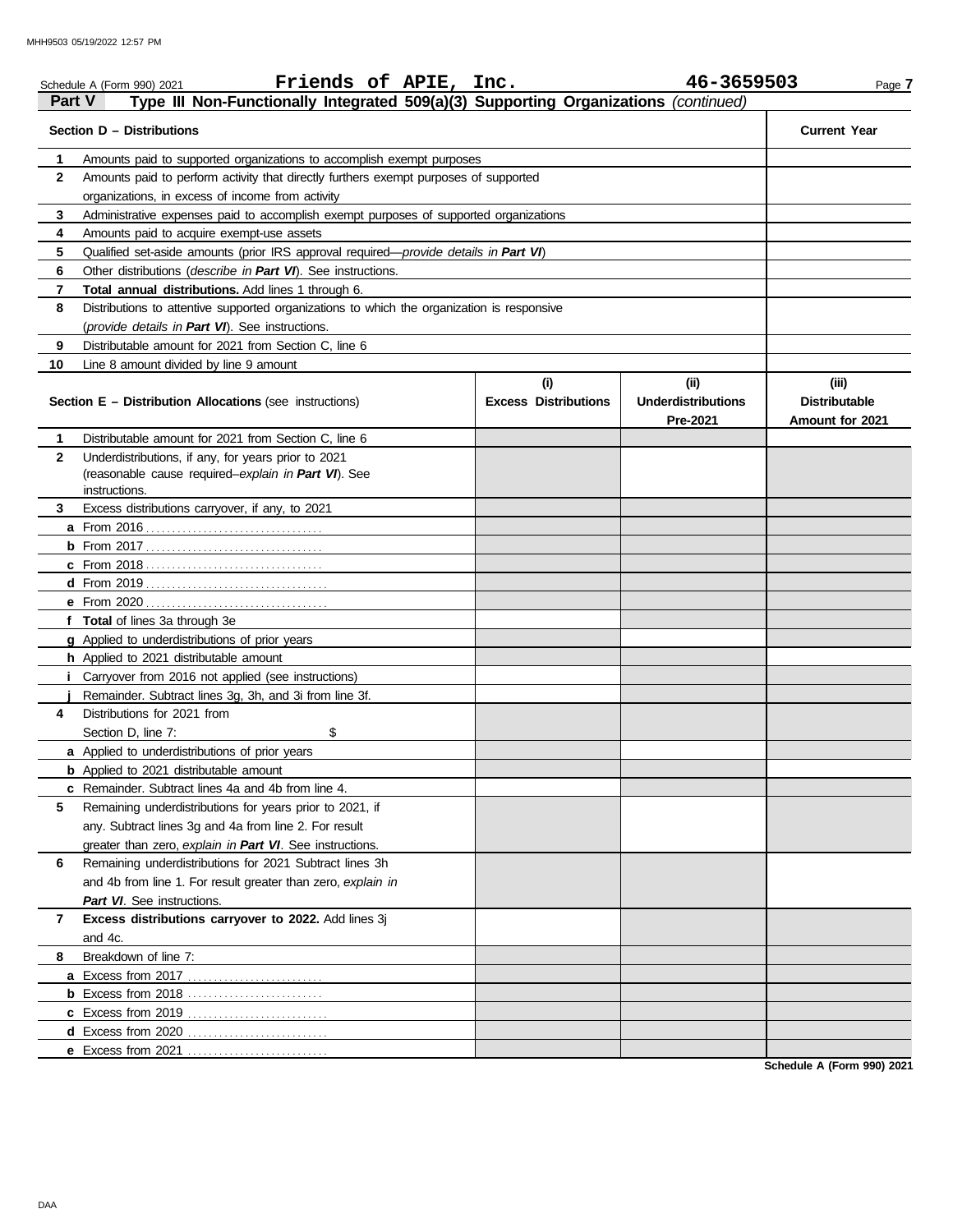| Schedule A (Form 990) 2021 | Friends of APIE, Inc.                                                                                                                                                                                                                                                                                                                                                                                                                                                                                                                                                                       | 46-3659503 | Page 8 |
|----------------------------|---------------------------------------------------------------------------------------------------------------------------------------------------------------------------------------------------------------------------------------------------------------------------------------------------------------------------------------------------------------------------------------------------------------------------------------------------------------------------------------------------------------------------------------------------------------------------------------------|------------|--------|
| Part VI                    | Supplemental Information. Provide the explanations required by Part II, line 10; Part II, line 17a or 17b; Part<br>III, line 12; Part IV, Section A, lines 1, 2, 3b, 3c, 4b, 4c, 5a, 6, 9a, 9b, 9c, 11a, 11b, and 11c; Part IV, Section<br>B, lines 1 and 2; Part IV, Section C, line 1; Part IV, Section D, lines 2 and 3; Part IV, Section E, lines 1c, 2a, 2b,<br>3a, and 3b; Part V, line 1; Part V, Section B, line 1e; Part V, Section D, lines 5, 6, and 8; and Part V, Section E,<br>lines 2, 5, and 6. Also complete this part for any additional information. (See instructions.) |            |        |
|                            |                                                                                                                                                                                                                                                                                                                                                                                                                                                                                                                                                                                             |            |        |
|                            |                                                                                                                                                                                                                                                                                                                                                                                                                                                                                                                                                                                             |            |        |
|                            |                                                                                                                                                                                                                                                                                                                                                                                                                                                                                                                                                                                             |            |        |
|                            |                                                                                                                                                                                                                                                                                                                                                                                                                                                                                                                                                                                             |            |        |
|                            |                                                                                                                                                                                                                                                                                                                                                                                                                                                                                                                                                                                             |            |        |
|                            |                                                                                                                                                                                                                                                                                                                                                                                                                                                                                                                                                                                             |            |        |
|                            |                                                                                                                                                                                                                                                                                                                                                                                                                                                                                                                                                                                             |            |        |
|                            |                                                                                                                                                                                                                                                                                                                                                                                                                                                                                                                                                                                             |            |        |
|                            |                                                                                                                                                                                                                                                                                                                                                                                                                                                                                                                                                                                             |            |        |
|                            |                                                                                                                                                                                                                                                                                                                                                                                                                                                                                                                                                                                             |            |        |
|                            |                                                                                                                                                                                                                                                                                                                                                                                                                                                                                                                                                                                             |            |        |
|                            |                                                                                                                                                                                                                                                                                                                                                                                                                                                                                                                                                                                             |            |        |
|                            |                                                                                                                                                                                                                                                                                                                                                                                                                                                                                                                                                                                             |            |        |
|                            |                                                                                                                                                                                                                                                                                                                                                                                                                                                                                                                                                                                             |            |        |
|                            |                                                                                                                                                                                                                                                                                                                                                                                                                                                                                                                                                                                             |            |        |
|                            |                                                                                                                                                                                                                                                                                                                                                                                                                                                                                                                                                                                             |            |        |
|                            |                                                                                                                                                                                                                                                                                                                                                                                                                                                                                                                                                                                             |            |        |
|                            |                                                                                                                                                                                                                                                                                                                                                                                                                                                                                                                                                                                             |            |        |
|                            |                                                                                                                                                                                                                                                                                                                                                                                                                                                                                                                                                                                             |            |        |
|                            |                                                                                                                                                                                                                                                                                                                                                                                                                                                                                                                                                                                             |            |        |
|                            |                                                                                                                                                                                                                                                                                                                                                                                                                                                                                                                                                                                             |            |        |
|                            |                                                                                                                                                                                                                                                                                                                                                                                                                                                                                                                                                                                             |            |        |
|                            |                                                                                                                                                                                                                                                                                                                                                                                                                                                                                                                                                                                             |            |        |
|                            |                                                                                                                                                                                                                                                                                                                                                                                                                                                                                                                                                                                             |            |        |
|                            |                                                                                                                                                                                                                                                                                                                                                                                                                                                                                                                                                                                             |            |        |
|                            |                                                                                                                                                                                                                                                                                                                                                                                                                                                                                                                                                                                             |            |        |
|                            |                                                                                                                                                                                                                                                                                                                                                                                                                                                                                                                                                                                             |            |        |
|                            |                                                                                                                                                                                                                                                                                                                                                                                                                                                                                                                                                                                             |            |        |
|                            |                                                                                                                                                                                                                                                                                                                                                                                                                                                                                                                                                                                             |            |        |
|                            |                                                                                                                                                                                                                                                                                                                                                                                                                                                                                                                                                                                             |            |        |
|                            |                                                                                                                                                                                                                                                                                                                                                                                                                                                                                                                                                                                             |            |        |
|                            |                                                                                                                                                                                                                                                                                                                                                                                                                                                                                                                                                                                             |            |        |
|                            |                                                                                                                                                                                                                                                                                                                                                                                                                                                                                                                                                                                             |            |        |
|                            |                                                                                                                                                                                                                                                                                                                                                                                                                                                                                                                                                                                             |            |        |
|                            |                                                                                                                                                                                                                                                                                                                                                                                                                                                                                                                                                                                             |            |        |
|                            |                                                                                                                                                                                                                                                                                                                                                                                                                                                                                                                                                                                             |            |        |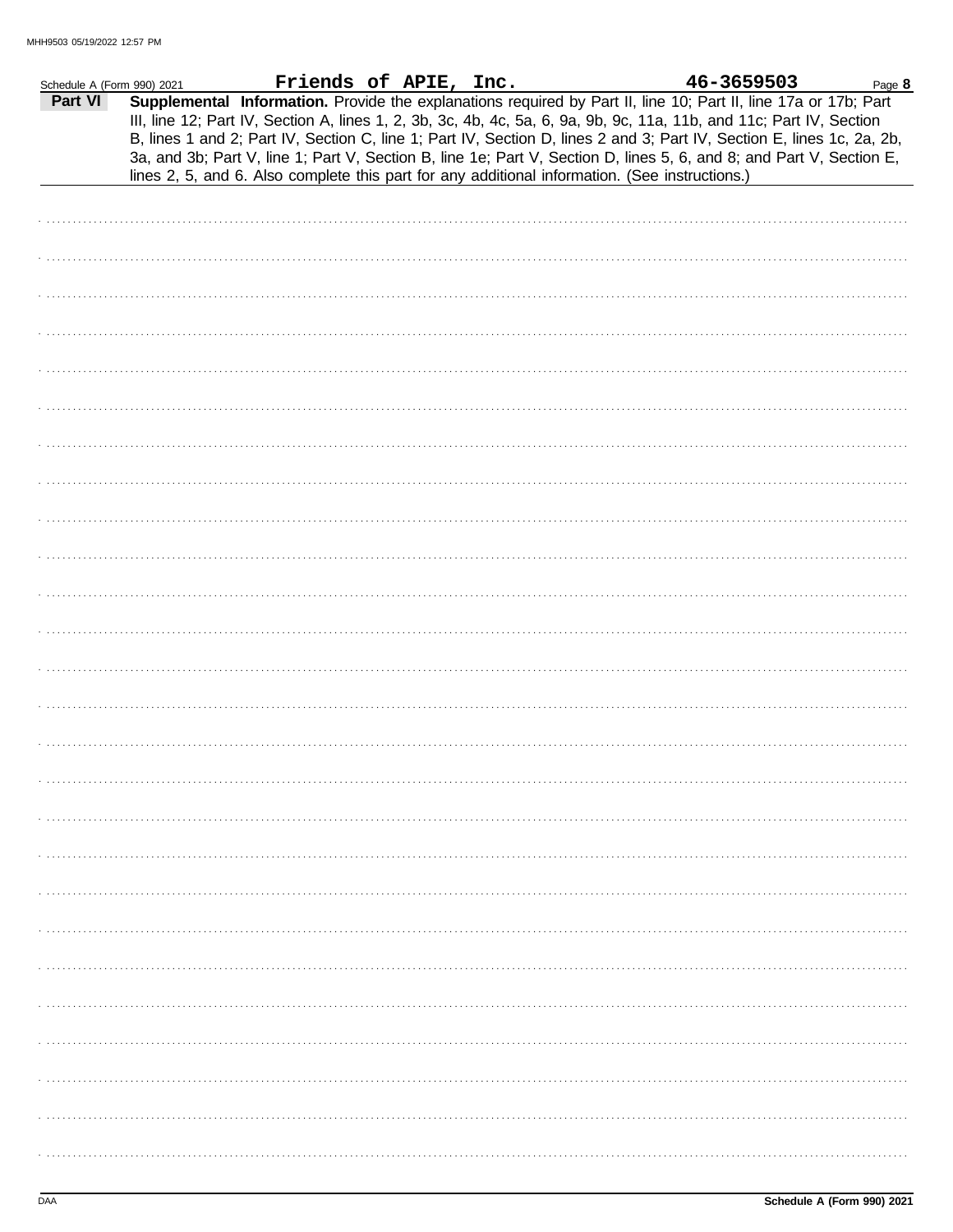| <b>SCHEDULE O</b><br>(Form 990)<br>Department of the Treasury<br>Internal Revenue Service | Supplemental Information to Form 990 or 990-EZ<br>Complete to provide information for responses to specific questions on<br>Form 990 or 990-EZ or to provide any additional information.<br>La Attach to Form 990 or Form 990-EZ.<br>u Go to www.irs.gov/Form990 for the latest information.                                                                                                                                    |          |        | OMB No. 1545-0047<br>2021<br>Open to Public<br><b>Inspection</b> |
|-------------------------------------------------------------------------------------------|---------------------------------------------------------------------------------------------------------------------------------------------------------------------------------------------------------------------------------------------------------------------------------------------------------------------------------------------------------------------------------------------------------------------------------|----------|--------|------------------------------------------------------------------|
| Name of the organization                                                                  | Friends of APIE, Inc.                                                                                                                                                                                                                                                                                                                                                                                                           |          |        | Employer identification number<br>46-3659503                     |
| Paid"                                                                                     | Form 990-EZ, Part I - Additional Information<br>Statement 1: Form 990-EZ, Part I, Line 10, "Grants and Similar Amounts<br>US-APIE transfers contributions to A Partner In Education, which is a<br>registered charitable organization in the United Kingdom located at 91<br>Eaton Terrace, SQ1W 8TW, London, England. A Partner in Education runs<br>Umubano Primary School, Kigali, Rwanda. Contributions received during the |          |        |                                                                  |
|                                                                                           | year were distributed in 2021.<br>Form 990-EZ, Part I, Line 10 - Grants/Similar Amts Paid to Individuals<br>Cash contribution: 31,996                                                                                                                                                                                                                                                                                           |          |        |                                                                  |
| Description                                                                               | Form 990-EZ, Part I, Line 16 - Other Expenses                                                                                                                                                                                                                                                                                                                                                                                   |          | Amount |                                                                  |
| <b>Expenses</b>                                                                           | MA filing fees \$                                                                                                                                                                                                                                                                                                                                                                                                               |          | 53     |                                                                  |
|                                                                                           | $Write$ Transfer Fees $\frac{1}{5}$ 35                                                                                                                                                                                                                                                                                                                                                                                          |          |        |                                                                  |
|                                                                                           | PayPal Fees $\zeta$                                                                                                                                                                                                                                                                                                                                                                                                             |          | 173    |                                                                  |
|                                                                                           | Video service Vimeo \$                                                                                                                                                                                                                                                                                                                                                                                                          |          | 260    |                                                                  |
|                                                                                           |                                                                                                                                                                                                                                                                                                                                                                                                                                 | Total \$ | 521    |                                                                  |
|                                                                                           | Form 990-EZ, Part III, Line 28 - First Accomplishment<br>Friends of APIE, Inc. supports the educational program of A Partner in<br>Education (APIE) and staff training for the Umubano Primary School in<br>Kigali, Rwanda, which is a pilot school for APIE. Approximately 250                                                                                                                                                 |          |        |                                                                  |